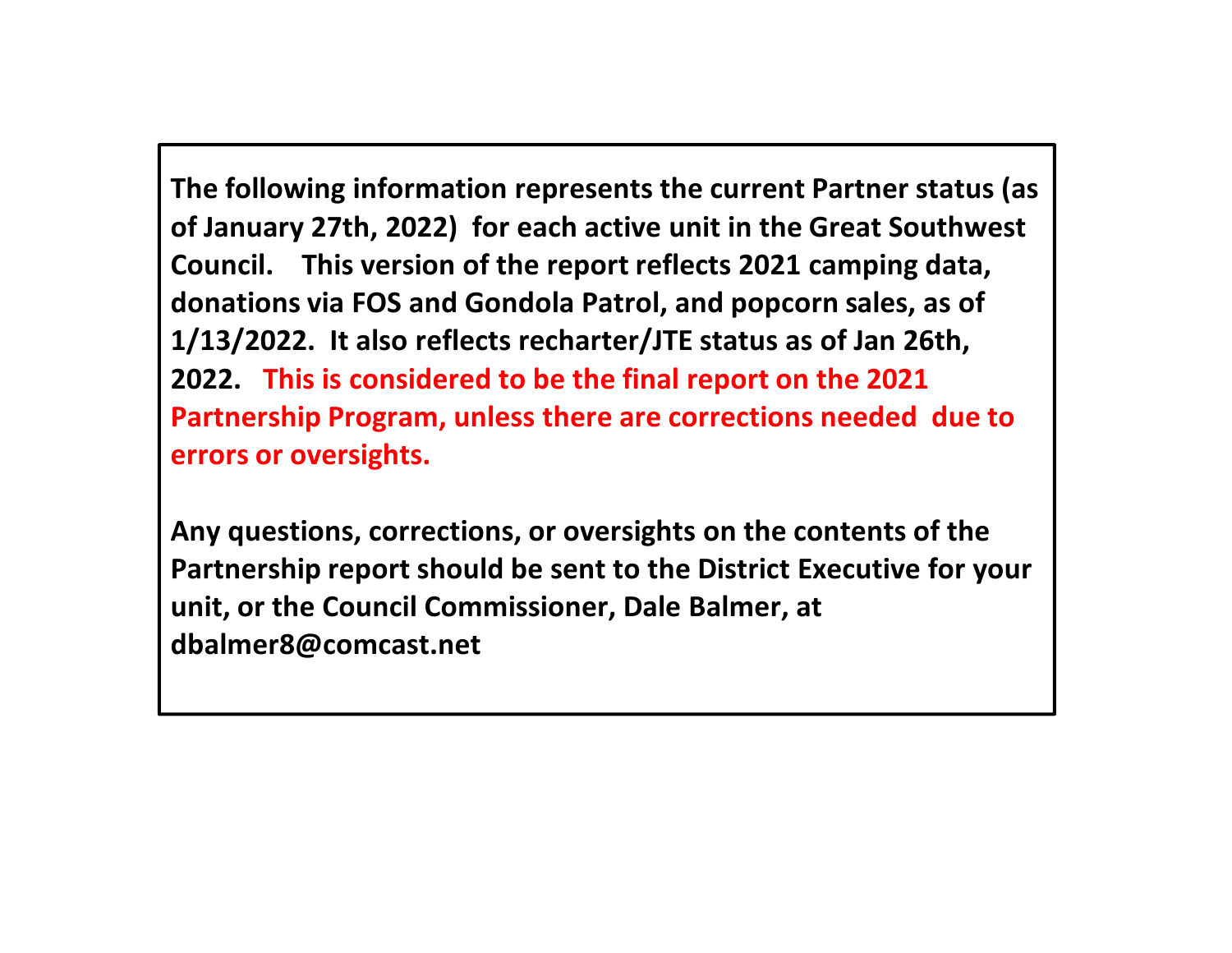**Based on this information, here is the list of 2021 Partner units, that will be receiving Partner program benefits in 2022:**

```
Rio Grande District
Packs: 12, 110, 116, 174
Troops: (17G-pending JTE), 24G, 116, 174, 702, 703, 708, 831, 1919, 1974
```
**San Juan Mountains District Packs: 225, 508 Troops: 501, 538 Crews: 612**

```
Sandia District
Packs: 166, 442, 640, 990
Troops: 166, 285, 640
```

```
Sangre de Cristo District 
Packs: (68-pending JTE)
Troops: 2, 57G
```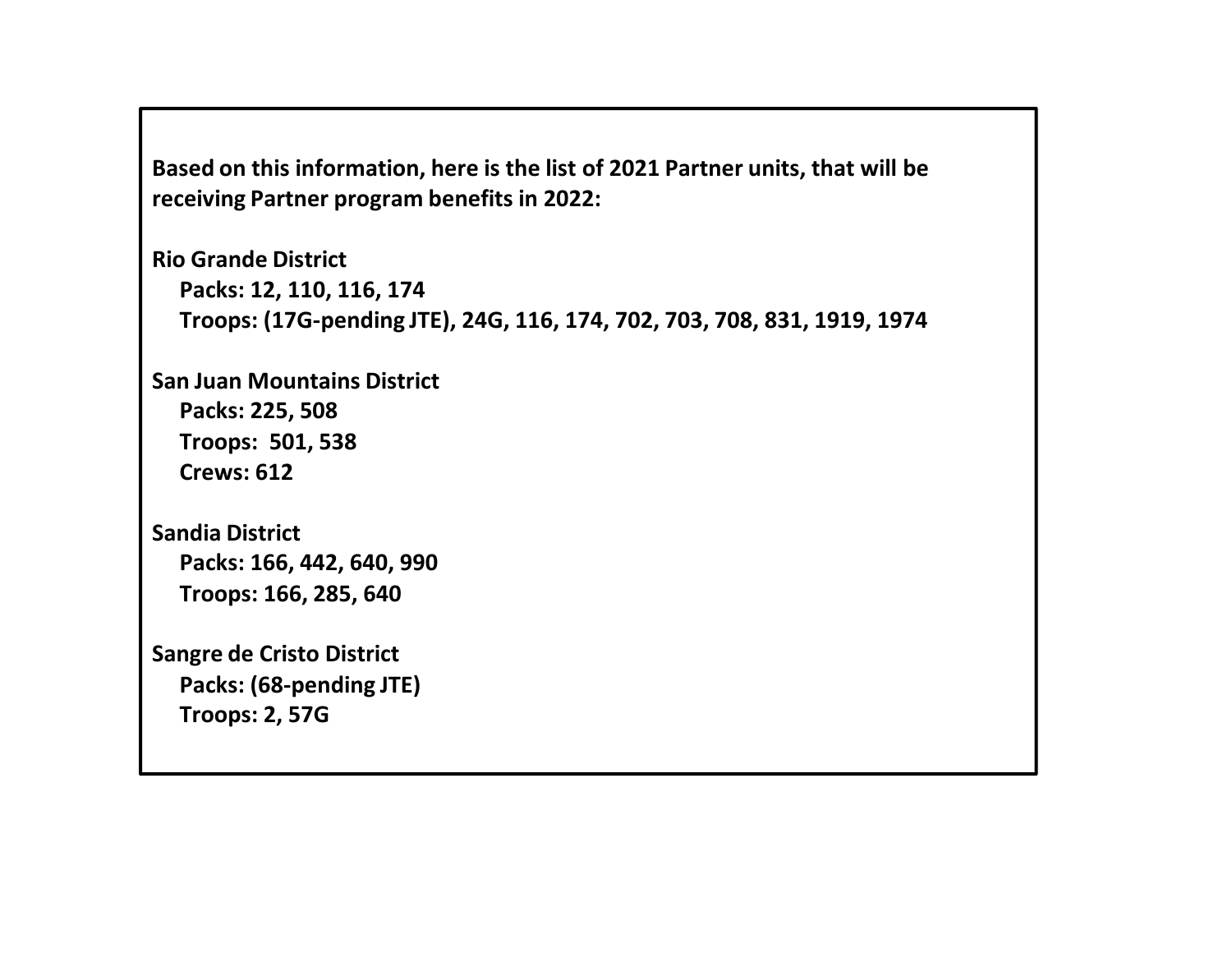| <b>District</b> | Unit<br><b>Type</b> | Unit<br># | <b>Scouts</b><br><b>BSA</b><br>Unit<br><b>Type</b> | <b>Chartering</b><br><b>Org</b> | <b>Number</b><br>of Scouts<br>at 2021<br>Recharter | Per Scout<br><b>Partnership</b><br>Goal | Unit<br>Partnership<br><b>Financial Goal</b> | 2021 Friends<br>of Scouting<br>(paid) | 2021 Friends<br>of Scouting<br>(pledged but not<br>yet paid) | Popcorn<br><b>Proceeds</b><br>towards<br>Partnership<br>Goal |
|-----------------|---------------------|-----------|----------------------------------------------------|---------------------------------|----------------------------------------------------|-----------------------------------------|----------------------------------------------|---------------------------------------|--------------------------------------------------------------|--------------------------------------------------------------|
| Rio Grande      | Pack                | 8         | N/A                                                | Albuquerque Br                  | 5                                                  | \$<br>175.00                            | \$875.00                                     |                                       |                                                              |                                                              |
| Rio Grande      | Pack                | 12        | N/A                                                | Paradise Hills                  | 33                                                 | \$<br>175.00                            | \$5,775.00                                   | \$3,255.84                            | \$0.00                                                       | \$5,143.12                                                   |
| Rio Grande      | Pack                | 17        | N/A                                                | Rio Rancho Uni                  | 21                                                 | \$<br>175.00                            | \$3,675.00                                   | \$600.00                              |                                                              | \$1,230.38                                                   |
| Rio Grande      | Pack                | 88        | N/A                                                | Gabaldon Mortuary               | 5                                                  | \$<br>175.00                            | \$875.00                                     |                                       |                                                              |                                                              |
| Rio Grande      | Pack                | 100       | N/A                                                | Ventana Ranch                   | 28                                                 | \$<br>175.00                            | \$4,900.00                                   | \$650.00                              | \$30.00                                                      |                                                              |
| Rio Grande      | Pack                | 110       | N/A                                                | elen Christian Chure            | 3                                                  | \$<br>175.00                            | \$525.00                                     | \$340.00                              |                                                              | \$185.60                                                     |
| Rio Grande      | Pack                | 114       | N/A                                                | Ventana Ranch                   | 19                                                 | \$<br>175.00                            | \$3,325.00                                   | \$500.50                              |                                                              | \$1,550.47                                                   |
| Rio Grande      | Pack                | 116       | N/A                                                | Peralta United                  | 18                                                 | \$<br>175.00                            | \$3,150.00                                   | \$2,276.12                            |                                                              | \$973.93                                                     |
| Rio Grande      | Pack                | 147       | N/A                                                | <b>Enchanted Hill</b>           | $\overline{7}$                                     | \$<br>175.00                            | \$1,225.00                                   |                                       |                                                              |                                                              |
| Rio Grande      | Pack                | 174       | N/A                                                | Sierra Vista P                  | 23                                                 | \$<br>175.00                            | \$4,025.00                                   | \$1,375.00                            | \$0.00                                                       | \$7,305.06                                                   |
| Rio Grande      | Pack                | 360       | N/A                                                | Friends of the                  | 9                                                  | \$<br>175.00                            | \$1,575.00                                   |                                       |                                                              | \$707.20                                                     |
| Rio Grande      | Pack                | 417       | N/A                                                | St Francis Epi                  | 8                                                  | \$<br>175.00                            | \$1,400.00                                   |                                       |                                                              | \$11.69                                                      |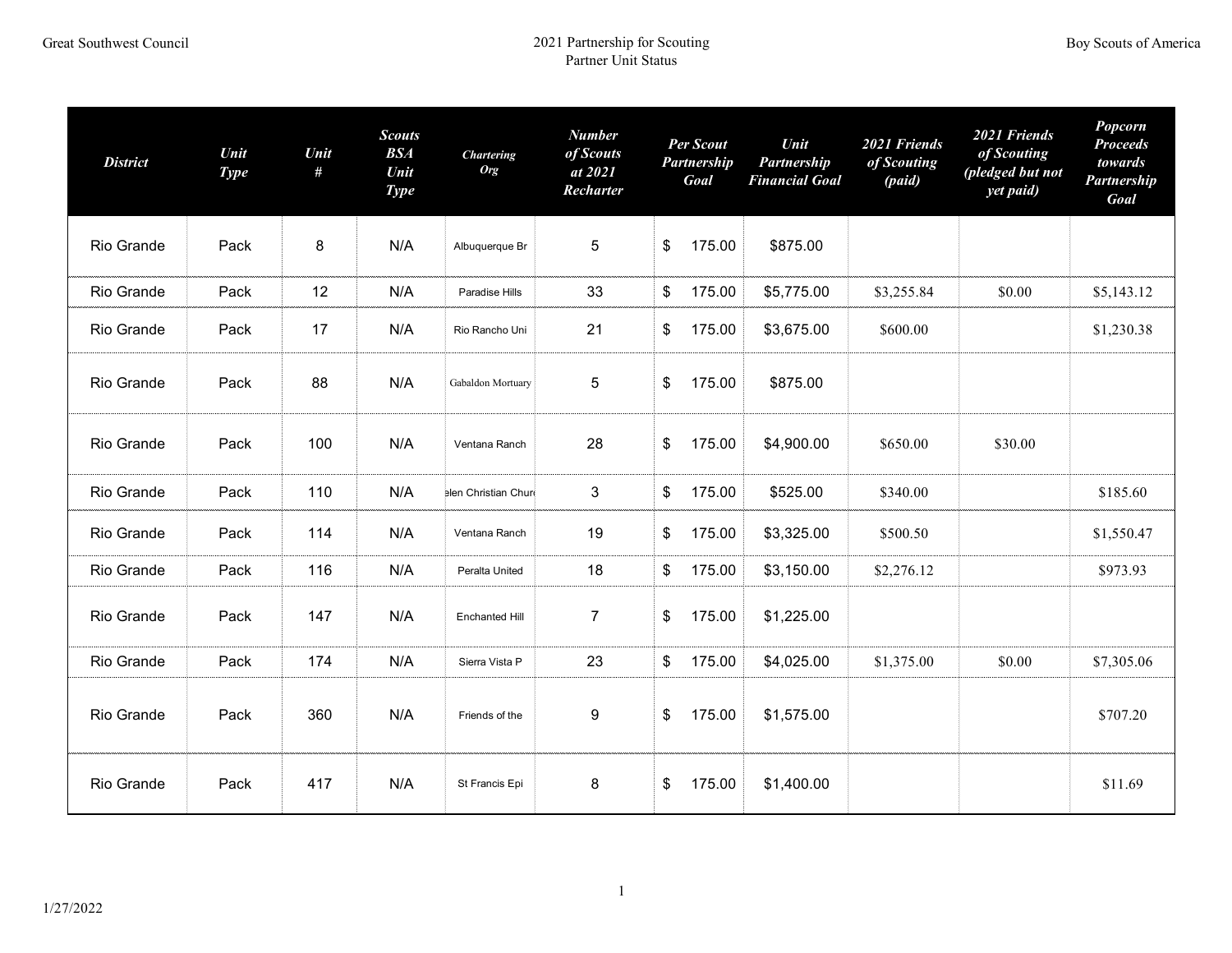| <b>Gondola</b><br><b>Patrol</b><br><b>Proceeds</b><br>towards<br>Partnership<br>Goal | Total Popcorn/<br><b>GP/FOS</b> toward<br>Goal<br>(does NOT include<br>FOS pledged but not<br>paid) | <b>Delta from Unit</b><br><b>Total Goal</b> | Pct<br>of Financial<br>Goal | Gorham/<br><b>Council Day Camp</b><br>within 3 years?<br>2018, 2019, 2020,<br>2021 | <b>2021 JTE</b><br><b>Medal</b><br>Level | <b>Charter</b><br><b>Posted</b><br><b>Status</b> | 2021<br>Partner                                             | 2020<br>Partner                           | Unit<br><b>Type</b> | Unit<br>#      | <b>Scouts</b><br><b>BSA</b><br>Unit<br><b>Type</b> |
|--------------------------------------------------------------------------------------|-----------------------------------------------------------------------------------------------------|---------------------------------------------|-----------------------------|------------------------------------------------------------------------------------|------------------------------------------|--------------------------------------------------|-------------------------------------------------------------|-------------------------------------------|---------------------|----------------|----------------------------------------------------|
|                                                                                      | \$0.00                                                                                              | (875.00)                                    | $0.0\%$                     | YES-18.19                                                                          | <b>TBD</b>                               | Not Started                                      | $\rm No$<br>Financial<br>JTE<br>Recharter.                  | N <sub>0</sub><br>Financial<br><b>JTE</b> | Pack                | $\pmb{\delta}$ | $N\!/\!A$                                          |
|                                                                                      | \$8,398.96                                                                                          | 2623.96                                     | 145.4%                      | YES-18. 19, 21                                                                     | Gold                                     | Posted                                           | <b>YES</b>                                                  | No<br>Financial                           | Pack                | 12             | $N\!/\!A$                                          |
| \$195.00                                                                             | \$2,025.38                                                                                          | (1649.62)                                   | 55.1%                       | YES-18.19                                                                          | <b>TBD</b>                               | Posted                                           | $\overline{No}$<br>Financial<br><b>JTE</b>                  | No<br>Financial<br><b>JTE</b>             | Pack                | 17             | $N\!/\!A$                                          |
|                                                                                      | \$0.00                                                                                              | (875.00)                                    | $0.0\%$                     | <b>YES-18</b>                                                                      | <b>TBD</b>                               | Not<br>Rechartering                              | $\rm No$<br>Financial<br>$\operatorname{JTE}$<br>Recharter  | No<br>Financial<br><b>JTE</b>             | Pack                | 88             | $N\!/\!A$                                          |
|                                                                                      | \$650.00                                                                                            | (4250.00)                                   | 13.3%                       | <b>YES-18</b>                                                                      | <b>TBD</b>                               | Not<br>Rechartering                              | $\rm No$<br>Financial<br>$\operatorname{JTE}$<br>Recharter  | N <sub>o</sub><br>Financial               | Pack                | <b>100</b>     | $N\!/\!A$                                          |
|                                                                                      | \$525.60                                                                                            | 0.60                                        | 100.1%                      | N/A<br>new unit in 10/21                                                           | Gold                                     | Out of Cycle                                     | <b>YES</b>                                                  | New 2021<br>Unit                          | Pack                | <i>110</i>     | $N\!/\!A$                                          |
|                                                                                      | \$2,050.97                                                                                          | (1274.03)                                   | 61.7%                       | YES-18, 19                                                                         | <b>TBD</b>                               | OH-CR                                            | $\rm No$<br>Financial<br><b>JTE</b>                         | No<br>Financial<br><b>JTE</b>             | Pack                | 114            | $N\!/\!A$                                          |
|                                                                                      | \$3,250.05                                                                                          | 100.05                                      | 103.2%                      | YES-18, 21                                                                         | Gold                                     | Posted                                           | <b>YES</b>                                                  | $\rm No$<br>Financial                     | Pack                | 116            | $N\!/\!A$                                          |
|                                                                                      | \$0.00                                                                                              | (1225.00)                                   | $0.0\%$                     | YES-18.19                                                                          | <b>TBD</b>                               | Started                                          | $\rm No$<br>Financial<br>JTE<br>Recharter                   | No<br>Financial<br><b>JTE</b>             | Pack                | 147            | $N\!/\!A$                                          |
|                                                                                      | \$8,680.06                                                                                          | 4655.06                                     | 215.7%                      | YES-18. 19, 21                                                                     | Gold                                     | Posted                                           | <b>YES</b>                                                  | No<br>Financial                           | Pack                | 174            | $N\!/\!A$                                          |
| \$570.00                                                                             | \$1,277.20                                                                                          | (297.80)                                    | 81.1%                       | $NO-17$                                                                            | <b>TBD</b>                               | Started                                          | $\rm No$<br>Financial<br>Camping<br><b>JTE</b><br>Recharter | N <sub>0</sub><br>Financial<br><b>JTE</b> | Pack                | 360            | $N\!/\!A$                                          |
|                                                                                      | \$11.69                                                                                             | (1388.31)                                   | 0.8%                        | YES-18. 19, 21                                                                     | <b>TBD</b>                               | Not<br>Rechartering                              | No<br>Financial<br><b>JTE</b><br><b>Recharter</b>           | No<br>Financial                           | Pack                | 417            | $N\!/\!A$                                          |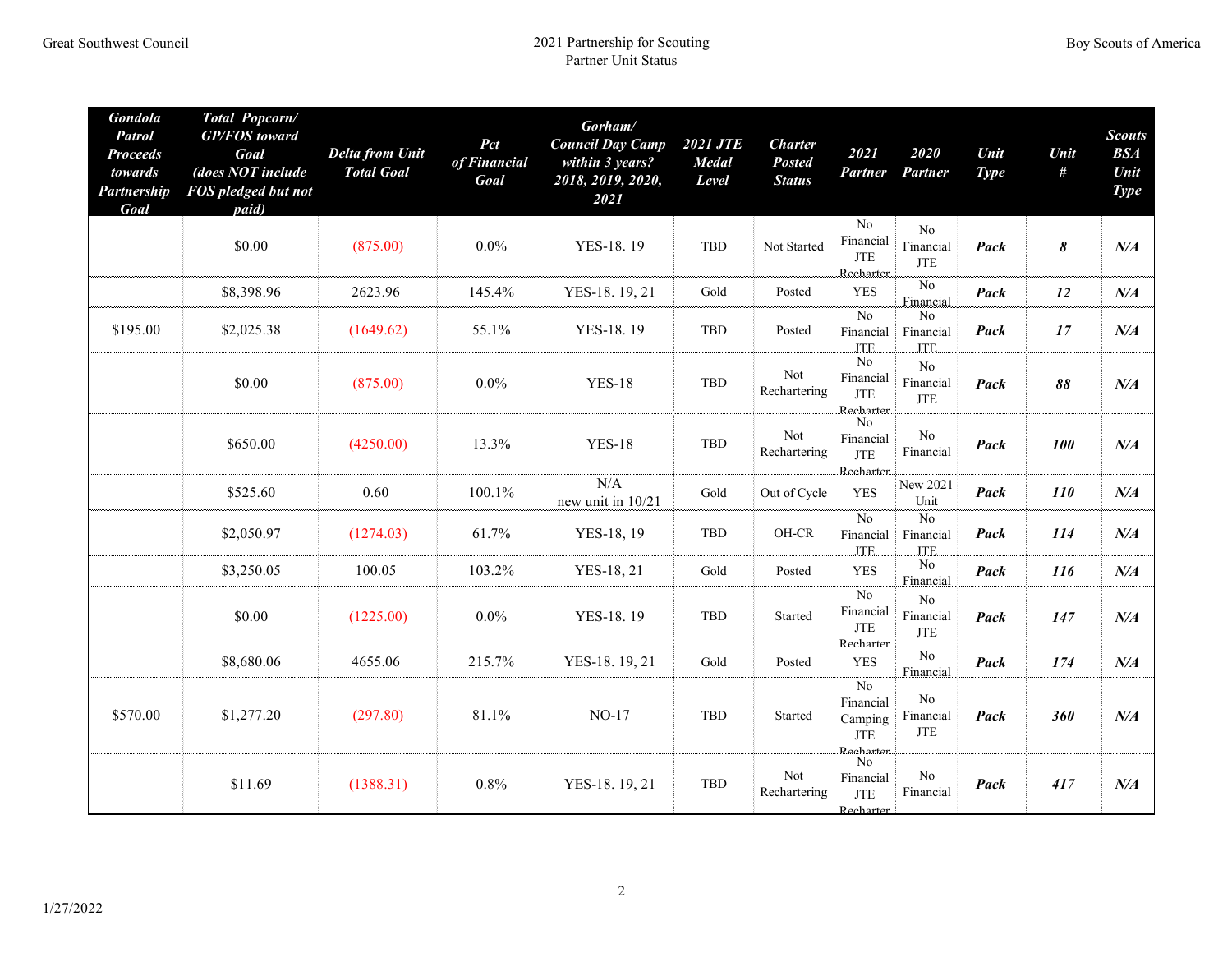| <b>District</b> | Unit<br><b>Type</b> | Unit<br># | <b>Scouts</b><br><b>BSA</b><br>Unit<br><b>Type</b> | <b>Chartering</b><br><b>Org</b> | <b>Number</b><br>of Scouts<br>at 2021<br>Recharter | <b>Per Scout</b><br>Partnership<br>Goal | Unit<br>Partnership<br><b>Financial Goal</b> | 2021 Friends<br>of Scouting<br>(paid) | 2021 Friends<br>of Scouting<br>(pledged but not<br>yet paid) | <b>Popcorn</b><br><b>Proceeds</b><br>towards<br>Partnership<br>Goal |
|-----------------|---------------------|-----------|----------------------------------------------------|---------------------------------|----------------------------------------------------|-----------------------------------------|----------------------------------------------|---------------------------------------|--------------------------------------------------------------|---------------------------------------------------------------------|
| Rio Grande      | Pack                | 702       | N/A                                                | San Ysidro Cat                  | 15                                                 | \$<br>175.00                            | \$2,625.00                                   | \$360.00                              |                                                              |                                                                     |
| Rio Grande      | Pack                | 708       | N/A                                                | Coronado Optim                  | $\overline{4}$                                     | \$<br>175.00                            | \$700.00                                     |                                       |                                                              |                                                                     |
| Rio Grande      | Pack                | 714       | N/A                                                | Elks Lodge 250                  | $\overline{7}$                                     | \$<br>175.00                            | \$1,225.00                                   |                                       |                                                              | \$25.99                                                             |
| Rio Grande      | Pack                | 828       | N/A                                                | Rotary Club of                  | 5                                                  | \$<br>175.00                            | \$875.00                                     | \$2,250.00                            | \$0.00                                                       |                                                                     |
| Rio Grande      | Pack                | 1974      | N/A                                                | St Thomas Aqui                  | 8                                                  | \$<br>175.00                            | \$1,400.00                                   | \$472.50                              | \$402.50                                                     |                                                                     |
| Rio Grande      | Troop               | 9         | Boy                                                | Albuquerque Br                  | 14                                                 | \$<br>175.00                            | \$2,450.00                                   | \$100.00                              |                                                              |                                                                     |
| Rio Grande      | Troop               | 17        | Boy                                                | Rio Rancho Uni                  | 21                                                 | \$<br>175.00                            | \$3,675.00                                   | \$1,760.50                            |                                                              |                                                                     |
| Rio Grande      | Troop               | 17        | Girl                                               | Rio Rancho Uni                  | 6                                                  | \$<br>175.00                            | \$1,050.00                                   | \$1,300.00                            |                                                              | \$569.10                                                            |
| Rio Grande      | Troop               | 24        | Boy                                                | Community of Joy                | 11                                                 | \$<br>175.00                            | \$1,925.00                                   |                                       |                                                              |                                                                     |
| Rio Grande      | Troop               | 24        | Girl                                               | Community of Joy                | 6                                                  | \$<br>175.00                            | \$1,050.00                                   |                                       |                                                              | \$1,592.69                                                          |
| Rio Grande      | Troop               | 40        | Boy                                                | <b>BPOE Elks Lod</b>            | 6                                                  | \$<br>175.00                            | \$1,050.00                                   |                                       |                                                              | \$78.00                                                             |
| Rio Grande      | Troop               | 40        | Girl                                               | <b>BPOE Elks Lod</b>            | 3                                                  | \$<br>175.00                            | \$525.00                                     |                                       |                                                              | \$147.48                                                            |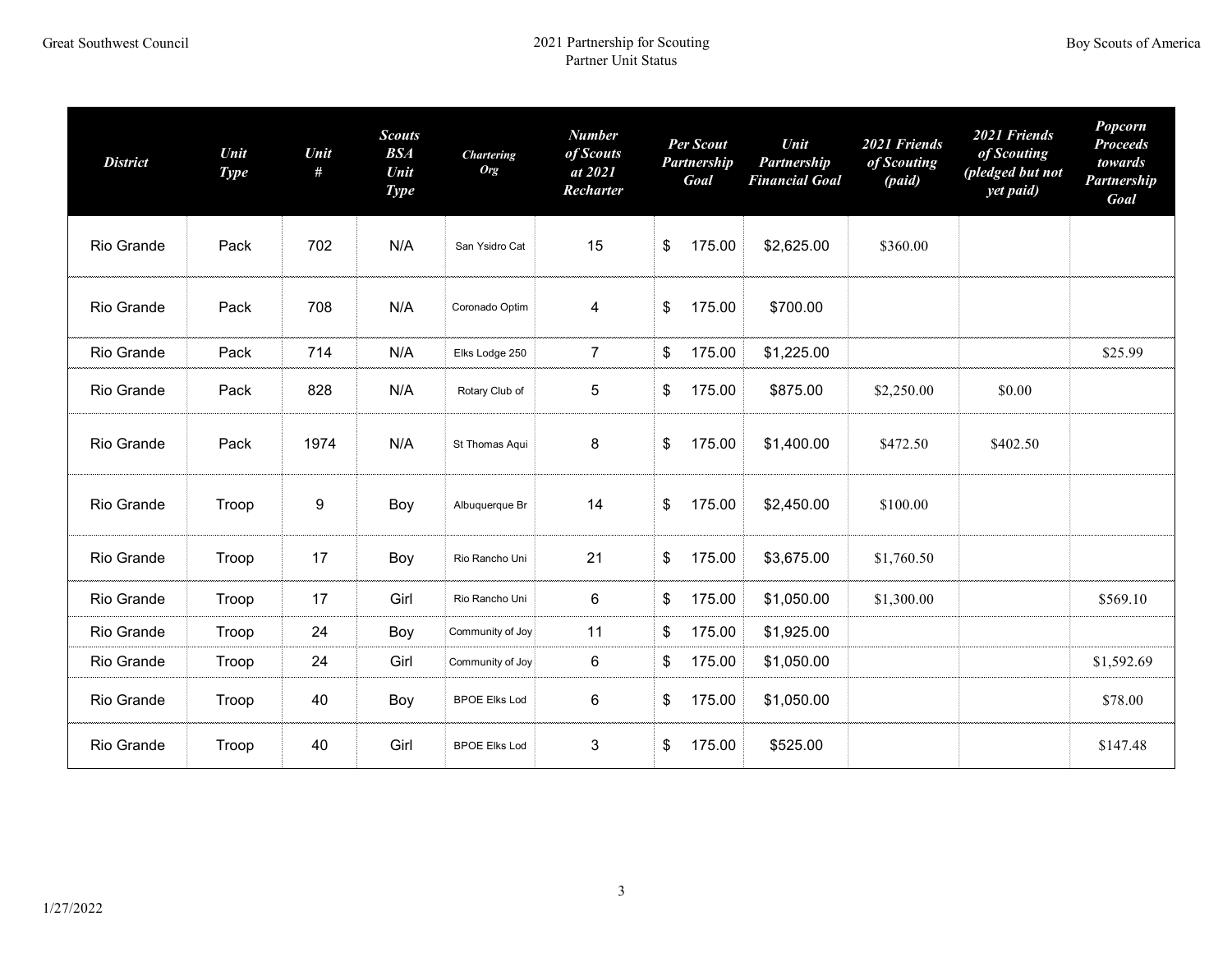| <b>Gondola</b><br><b>Patrol</b><br><b>Proceeds</b><br>towards<br>Partnership<br>Goal | Total Popcorn/<br><b>GP/FOS</b> toward<br>Goal<br>(does NOT include<br>FOS pledged but not<br>paid) | <b>Delta from Unit</b><br><b>Total Goal</b> | Pct<br>of Financial<br>Goal | Gorham/<br><b>Council Day Camp</b><br>within 3 years?<br>2018, 2019, 2020,<br>2021 | <b>2021 JTE</b><br><b>Medal</b><br>Level | <b>Charter</b><br><b>Posted</b><br><b>Status</b> | 2021<br><b>Partner</b>                                 | 2020<br>Partner               | Unit<br><b>Type</b> | Unit<br># | <b>Scouts</b><br>BSA<br>Unit<br><b>Type</b> |
|--------------------------------------------------------------------------------------|-----------------------------------------------------------------------------------------------------|---------------------------------------------|-----------------------------|------------------------------------------------------------------------------------|------------------------------------------|--------------------------------------------------|--------------------------------------------------------|-------------------------------|---------------------|-----------|---------------------------------------------|
|                                                                                      | \$360.00                                                                                            | (2265.00)                                   | 13.7%                       | <b>YES-18</b>                                                                      | TBD                                      | Not Started                                      | No<br>Financial<br><b>JTE</b><br><b>Recharter</b>      | N <sub>o</sub><br>Financial   | Pack                | 702       | N/A                                         |
|                                                                                      | \$0.00                                                                                              | (700.00)                                    | $0.0\%$                     | YES-18, 19                                                                         | TBD                                      | Not<br>Rechartering                              | N <sub>0</sub><br>Financial<br>JTE<br>Recharter        | No<br>Financial<br><b>JTE</b> | Pack                | 708       | $N\!/\!A$                                   |
|                                                                                      | \$25.99                                                                                             | (1199.01)                                   | 2.1%                        | YES-18, 19, 21                                                                     | Gold                                     | OH-CR                                            | No<br>Financial                                        | N <sub>o</sub><br>Financial   | Pack                | 714       | $N\!/\!A$                                   |
|                                                                                      | \$2,250.00                                                                                          | 1375.00                                     | 257.1%                      | YES-18.19                                                                          | TBD                                      | Not<br>Rechartering                              | N <sub>o</sub><br><b>JTE</b><br>Recharter              | No<br>Financial<br><b>JTE</b> | Pack                | 828       | $N\!/\!A$                                   |
|                                                                                      | \$472.50                                                                                            | (927.50)                                    | 33.8%                       | YES-18, 19                                                                         | TBD                                      | Not Started                                      | N <sub>0</sub><br>Financial<br><b>JTE</b><br>Recharter | Yes                           | Pack                | 1974      | $N\!/\!A$                                   |
|                                                                                      | \$100.00                                                                                            | (2350.00)                                   | 4.1%                        | YES-19, 21<br><b>YES-20GV-3</b>                                                    | TBD                                      | Started                                          | N <sub>o</sub><br>Financial<br>JTE<br>Recharter        | No<br>Financial<br><b>JTE</b> | <b>Troop</b>        | 9         | Boy                                         |
|                                                                                      | \$1,760.50                                                                                          | (1914.50)                                   | 47.9%                       | YES-18, 19, 21<br><b>YES-20GV-11</b>                                               | TBD                                      | OH-CR                                            | N <sub>o</sub><br>Financial<br>JTE.                    | Yes                           | <b>Troop</b>        | 17        | Boy                                         |
|                                                                                      | \$1,869.10                                                                                          | 819.10                                      | 178.0%                      | <b>YES-20GV-5</b><br><b>YES-21</b>                                                 | TBD                                      | Posted                                           | YES-JTE<br>Pending                                     | Yes                           | <b>Troop</b>        | 17        | <b>Girl</b>                                 |
|                                                                                      | \$0.00                                                                                              | (1925.00)                                   | $0.0\%$                     | <b>YES-21</b>                                                                      | Gold                                     | Posted                                           | $\overline{N_0}$<br>Financial                          | $\rm No$<br>Financial         | <b>Troop</b>        | 24        | Bov                                         |
|                                                                                      | \$1,592.69                                                                                          | 542.69                                      | 151.7%                      | <b>YES-21</b>                                                                      | Gold                                     | Posted                                           | <b>YES</b>                                             | N <sub>0</sub><br>Financial   | <b>Troop</b>        | 24        | <b>Girl</b>                                 |
| \$150.00                                                                             | \$228.00                                                                                            | (822.00)                                    | 21.7%                       | YES-18, 21                                                                         | TBD                                      | OH-CR                                            | No<br>Financial<br><b>JTE</b>                          | No<br>Financial               | <b>Troop</b>        | 40        | Boy                                         |
|                                                                                      | \$147.48                                                                                            | (377.52)                                    | 28.1%                       | <b>YES-21</b>                                                                      | TBD                                      | OH-CR                                            | No<br>Financial<br><b>JTE</b>                          | Yes                           | <b>Troop</b>        | 40        | <b>Girl</b>                                 |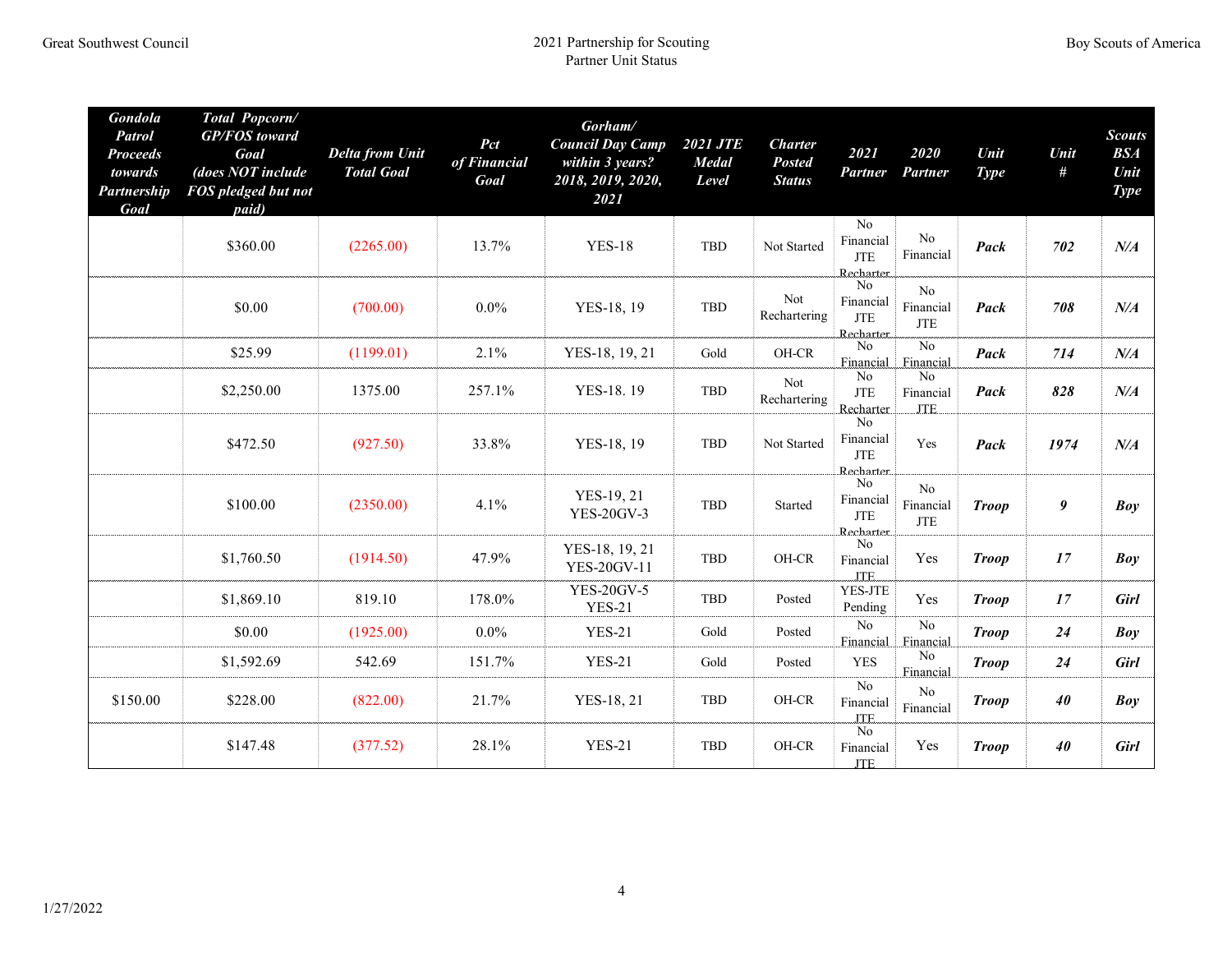| <b>District</b> | Unit<br><b>Type</b> | Unit<br># | <b>Scouts</b><br><b>BSA</b><br>Unit<br><b>Type</b> | <b>Chartering</b><br><b>Org</b> | <b>Number</b><br>of Scouts<br>at 2021<br>Recharter | <b>Per Scout</b><br>Partnership<br>Goal | Unit<br>Partnership<br><b>Financial Goal</b> | 2021 Friends<br>of Scouting<br>(paid) | 2021 Friends<br>of Scouting<br>(pledged but not<br>yet paid) | Popcorn<br><b>Proceeds</b><br>towards<br><b>Partnership</b><br>Goal |
|-----------------|---------------------|-----------|----------------------------------------------------|---------------------------------|----------------------------------------------------|-----------------------------------------|----------------------------------------------|---------------------------------------|--------------------------------------------------------------|---------------------------------------------------------------------|
| Rio Grande      | Troop               | 106       | Boy                                                | Knights of Col                  | 6                                                  | 175.00<br>\$                            | \$1,050.00                                   | \$1,000.00                            |                                                              |                                                                     |
| Rio Grande      | Troop               | 116       | Boy                                                | Peralta Memori                  | 15                                                 | 175.00<br>\$                            | \$2,625.00                                   | \$1,984.00                            | \$0.00                                                       | \$497.06                                                            |
| Rio Grande      | Troop               | 126       | Boy                                                | Cross Of Hope                   | 26                                                 | 175.00<br>\$                            | \$4,550.00                                   | \$1,625.00                            | \$0.00                                                       | \$756.66                                                            |
| Rio Grande      | Troop               | 174       | Boy                                                | Paradise Hills                  | 29                                                 | 175.00<br>\$                            | \$5,075.00                                   | \$1,924.00                            |                                                              | \$3,151.20                                                          |
| Rio Grande      | Troop               | 360       | Boy                                                | Friends of the                  | 12                                                 | \$<br>175.00                            | \$2,100.00                                   | \$1,030.00                            | \$65.00                                                      | \$185.87                                                            |
| Rio Grande      | Troop               | 417       | Boy                                                | St. Francis Ep                  | 19                                                 | 175.00<br>\$                            | \$3,325.00                                   |                                       | \$175.00                                                     | \$1,396.15                                                          |
| Rio Grande      | Troop               | 417       | Girl                                               | St. Francis Ep                  | $\mathbf 5$                                        | \$<br>175.00                            | \$875.00                                     |                                       |                                                              |                                                                     |
| Rio Grande      | Troop               | 702       | Boy                                                | San Ysidro Cat                  | 15                                                 | 175.00<br>\$                            | \$2,625.00                                   | \$1,420.00                            | \$115.00                                                     | \$1,926.47                                                          |
| Rio Grande      | Troop               | 703       | Boy                                                | Rio Rancho Rot                  | 8                                                  | 175.00<br>\$                            | \$1,400.00                                   | \$700.00                              | \$175.00                                                     |                                                                     |
| Rio Grande      | Troop               | 708       | Boy                                                | Coronado Optim                  | 5                                                  | 175.00<br>\$                            | \$875.00                                     | \$1,250.00                            |                                                              |                                                                     |
| Rio Grande      | Troop               | 714       | Boy                                                | <b>BPOE Elks Lodg</b>           | 20                                                 | \$<br>175.00                            | \$3,500.00                                   | \$880.00                              | \$145.00                                                     | \$107.87                                                            |
| Rio Grande      | Troop               | 831       | Girl                                               | Peralta Memori                  | 4                                                  | 175.00<br>\$                            | \$700.00                                     | \$808.00                              | \$0.00                                                       | \$134.40                                                            |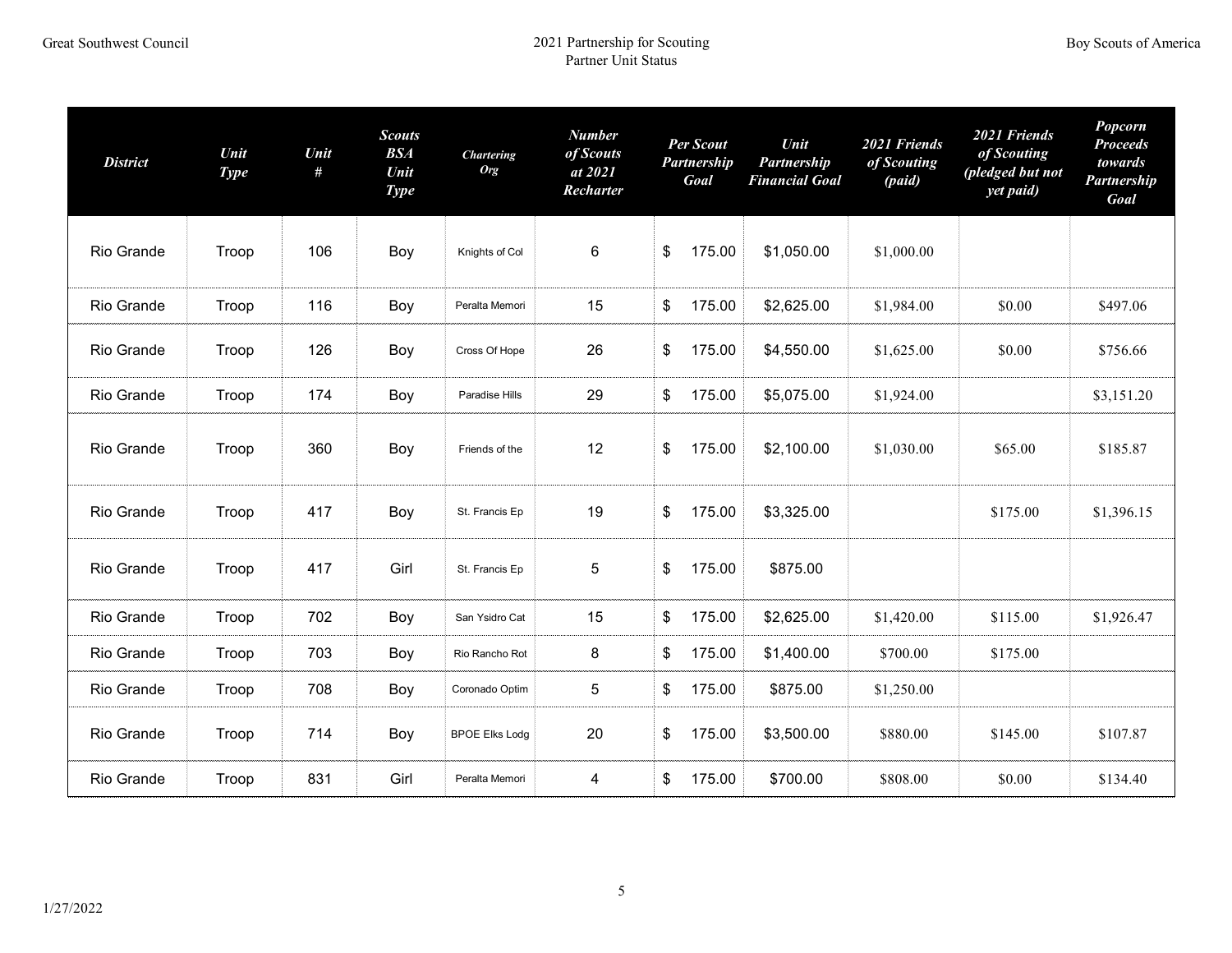| <b>Gondola</b><br><b>Patrol</b><br><b>Proceeds</b><br>towards<br><b>Partnership</b><br>Goal | Total Popcorn/<br><b>GP/FOS</b> toward<br>Goal<br>(does NOT include<br>FOS pledged but not<br><i>paid</i> ) | <b>Delta from Unit</b><br><b>Total Goal</b> | Pct<br>of Financial<br>Goal | Gorham/<br><b>Council Day Camp</b><br>within 3 years?<br>2018, 2019, 2020,<br>2021 | <b>2021 JTE</b><br><b>Medal</b><br>Level | <b>Charter</b><br><b>Posted</b><br><b>Status</b> | 2021<br>Partner                                                   | 2020<br>Partner                                     | Unit<br><b>Type</b> | Unit<br>$\#$ | <b>Scouts</b><br>BSA<br>Unit<br><b>Type</b> |
|---------------------------------------------------------------------------------------------|-------------------------------------------------------------------------------------------------------------|---------------------------------------------|-----------------------------|------------------------------------------------------------------------------------|------------------------------------------|--------------------------------------------------|-------------------------------------------------------------------|-----------------------------------------------------|---------------------|--------------|---------------------------------------------|
|                                                                                             | \$1,000.00                                                                                                  | (50.00)                                     | 95.2%                       | <b>YES-19</b>                                                                      | TBD                                      | Not<br>Rechartering                              | No<br>Financial<br><b>JTE</b><br>Recharter                        | N <sub>0</sub><br>Financial<br><b>JTE</b>           | <b>Troop</b>        | 106          | <b>Boy</b>                                  |
| \$165.00                                                                                    | \$2,646.06                                                                                                  | 21.06                                       | 100.8%                      | YES-18, 21<br><b>YES-20GV-15</b>                                                   | Gold                                     | OH-CR                                            | <b>YES</b>                                                        | Yes                                                 | <b>Troop</b>        | <i>116</i>   | Boy                                         |
|                                                                                             | \$2,381.66                                                                                                  | (2168.34)                                   | 52.3%                       | <b>YES-20GV-3</b>                                                                  | TBD                                      | OH-CR                                            | No<br>Financial<br><b>JTE</b>                                     | N <sub>o</sub><br>Financial                         | <b>Troop</b>        | 126          | Boy                                         |
|                                                                                             | \$5,075.20                                                                                                  | 0.20                                        | 100.0%                      | <b>YES-18</b><br><b>YES-20GV-27</b>                                                | Gold                                     | Posted                                           | <b>YES</b>                                                        | N <sub>0</sub><br>Financial                         | <b>Troop</b>        | 174          | Boy                                         |
|                                                                                             | \$1,215.87                                                                                                  | (884.13)                                    | 57.9%                       | YES-18, 21                                                                         | TBD                                      | OH-CR                                            | No<br><b>JTE</b>                                                  | N <sub>0</sub><br>Financial Financial<br><b>JTE</b> | <b>Troop</b>        | 360          | Boy                                         |
| \$165.00                                                                                    | \$1,561.15                                                                                                  | (1763.85)                                   | 47.0%                       | <b>YES-19</b><br><b>YES-20GV-8</b>                                                 | TBD                                      | OH-CR                                            | $\rm No$<br>Financial<br><b>JTE</b>                               | No<br>Financial                                     | <b>Troop</b>        | 417          | Boy                                         |
|                                                                                             | \$0.00                                                                                                      | (875.00)                                    | $0.0\%$                     | YES-20GV                                                                           | TBD                                      | Started                                          | $\overline{No}$<br>Financial<br>$\operatorname{JTE}$<br>Recharter | N <sub>o</sub><br>Financial                         | <b>Troop</b>        | 417          | <b>Girl</b>                                 |
|                                                                                             | \$3,346.47                                                                                                  | 721.47                                      | 127.5%                      | YES-19, 21<br><b>YES-20GV-18</b>                                                   | Gold                                     | Posted                                           | <b>YES</b>                                                        | Yes                                                 | <b>Troop</b>        | 702          | Bov                                         |
| \$750.00                                                                                    | \$1,450.00                                                                                                  | 50.00                                       | 103.6%                      | YES-18, 21<br><b>YES-20GV-1</b>                                                    | Gold                                     | OH-CR                                            | <b>YES</b>                                                        | Yes                                                 | <b>Troop</b>        | 703          | Boy                                         |
|                                                                                             | \$1,250.00                                                                                                  | 375.00                                      | 142.9%                      | YES-19, 21<br><b>YES-20GV-9</b>                                                    | Silver                                   | OH-CR                                            | <b>YES</b>                                                        | Yes                                                 | <b>Troop</b>        | 708          | <b>Boy</b>                                  |
| \$225.00                                                                                    | \$1,212.87                                                                                                  | (2287.13)                                   | 34.7%                       | YES-18, 19, 21<br><b>YES-20GV-8</b>                                                | Gold                                     | Posted                                           | $\rm No$<br>Financial                                             | N <sub>0</sub><br>Financial                         | <b>Troop</b>        | 714          | Boy                                         |
|                                                                                             | \$942.40                                                                                                    | 242.40                                      | 134.6%                      | <b>YES-20GV-2</b><br><b>YES-21</b>                                                 | Gold                                     | OH-CR                                            | <b>YES</b>                                                        | Yes                                                 | <b>Troop</b>        | 831          | <b>Girl</b>                                 |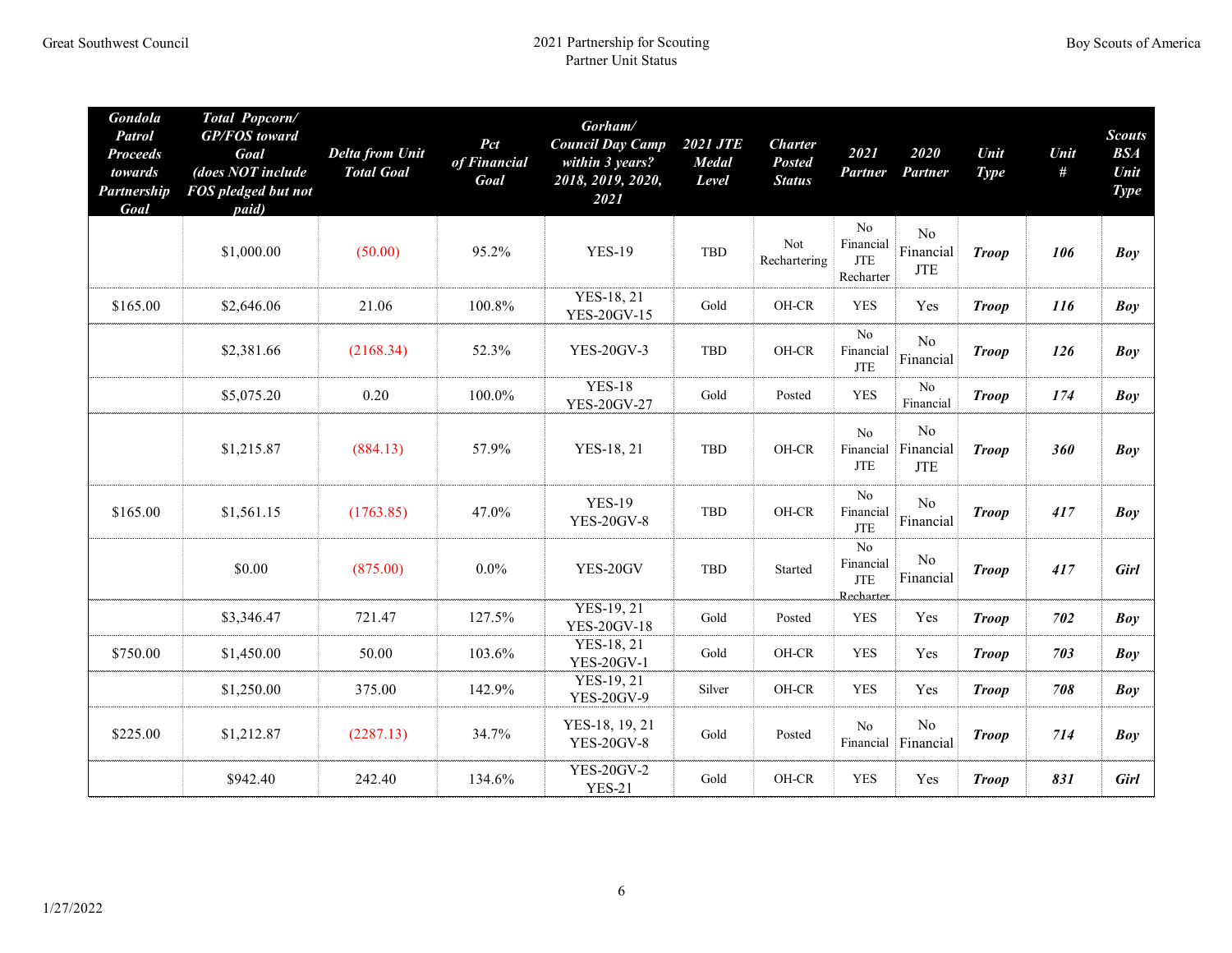| <b>District</b> | Unit<br><b>Type</b> | Unit<br># | <b>Scouts</b><br><b>BSA</b><br>Unit<br><b>Type</b> | <b>Chartering</b><br><b>Org</b> | <b>Number</b><br>of Scouts<br>at 2021<br>Recharter | Per Scout<br>Partnership<br>Goal | Unit<br>Partnership<br><b>Financial Goal</b> | 2021 Friends<br>of Scouting<br>(paid) | 2021 Friends<br>of Scouting<br>(pledged but not<br>yet paid) | Popcorn<br><b>Proceeds</b><br>towards<br>Partnership<br>Goal |
|-----------------|---------------------|-----------|----------------------------------------------------|---------------------------------|----------------------------------------------------|----------------------------------|----------------------------------------------|---------------------------------------|--------------------------------------------------------------|--------------------------------------------------------------|
| Rio Grande      | Troop               | 1010      | Girl                                               | Paradise Hills                  | $\overline{\mathbf{4}}$                            | \$<br>175.00                     | \$700.00                                     | \$175.00                              |                                                              |                                                              |
| Rio Grande      | Troop               | 1919      | Girl                                               | Elks Lodge 250                  | 10                                                 | \$<br>175.00                     | \$1,750.00                                   | \$4,930.00                            | \$145.00                                                     | \$72.00                                                      |
| Rio Grande      | Troop               | 1974      | Boy                                                | St Thomas Aqui                  | 4                                                  | \$<br>175.00                     | \$700.00                                     | \$608.47                              | \$0.00                                                       |                                                              |
| Rio Grande      | Troop               | 2010      | Boy                                                | Church of the                   | 10                                                 | \$<br>175.00                     | \$1,750.00                                   |                                       |                                                              |                                                              |
| Rio Grande      | Crew                | 703       | N/A                                                | Rio Rancho Rot                  | $\overline{2}$                                     | \$<br>175.00                     | \$350.00                                     |                                       |                                                              |                                                              |
| Rio Grande      | Post                | 33        | N/A                                                | Cibola County Fire              | $\overline{\mathbf{4}}$                            | \$<br>175.00                     | \$700.00                                     |                                       |                                                              |                                                              |
| San Juan Mtns   | Pack                | 152       | N/A                                                | First Presbyte                  | 8                                                  | \$<br>175.00                     | \$1,400.00                                   |                                       |                                                              |                                                              |
| San Juan Mtns   | Pack                | 179       | N/A                                                | Burnham Bros F                  | 9                                                  | \$<br>175.00                     | \$1,575.00                                   |                                       |                                                              |                                                              |
| San Juan Mtns   | Pack                | 225       | N/A                                                | Cortez Elks Lo                  | 6                                                  | \$<br>175.00                     | \$1,050.00                                   |                                       |                                                              | \$1,207.67                                                   |
| San Juan Mtns   | Pack                | 321       | N/A                                                | <b>BPOE Elks Lodg</b>           | $\overline{\mathbf{4}}$                            | \$<br>175.00                     | \$700.00                                     |                                       |                                                              | \$40.28                                                      |
| San Juan Mtns   | Pack                | 324       | N/A                                                | First United M                  | 13                                                 | \$<br>175.00<br>\$2,275.00       |                                              | \$225.00                              | \$0.00                                                       | \$1,128.40                                                   |
| San Juan Mtns   | Pack                | 502       | N/A                                                | <b>BPOE Elks Lodg</b>           | 32                                                 | \$<br>175.00<br>\$5,600.00       |                                              | \$297.50                              |                                                              | \$267.72                                                     |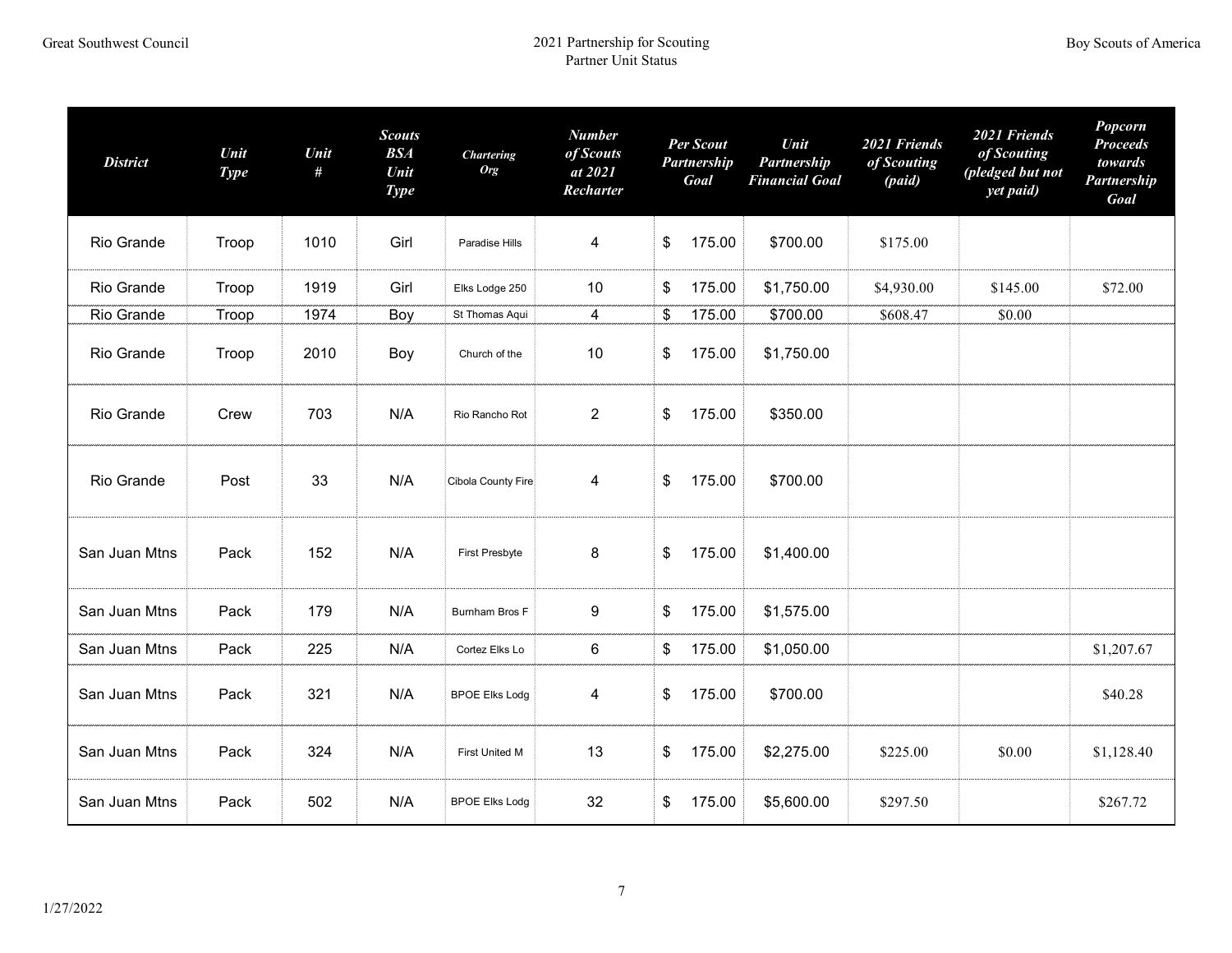| <b>Gondola</b><br><b>Patrol</b><br><b>Proceeds</b><br>towards<br>Partnership<br>Goal | <b>Total Popcorn/</b><br><b>GP/FOS</b> toward<br>Goal<br>(does NOT include<br>FOS pledged but not<br>paid) | <b>Delta from Unit</b><br><b>Total Goal</b> | Pct<br>of Financial<br>Goal | Gorham/<br><b>Council Day Camp</b><br>within 3 years?<br>2018, 2019, 2020,<br>2021 | <b>2021 JTE</b><br><b>Medal</b><br>Level | <b>Charter</b><br><b>Posted</b><br><b>Status</b> | 2021<br><b>Partner</b>                                            | 2020<br>Partner                               | Unit<br><b>Type</b> | Unit<br># | <b>Scouts</b><br><b>BSA</b><br>Unit<br><b>Type</b> |
|--------------------------------------------------------------------------------------|------------------------------------------------------------------------------------------------------------|---------------------------------------------|-----------------------------|------------------------------------------------------------------------------------|------------------------------------------|--------------------------------------------------|-------------------------------------------------------------------|-----------------------------------------------|---------------------|-----------|----------------------------------------------------|
|                                                                                      | \$175.00                                                                                                   | (525.00)                                    | 25.0%                       | <b>YES-20GV-8</b><br><b>YES-21</b>                                                 | Gold                                     | Posted                                           | $\rm No$<br>Financial                                             | No<br>Financial                               | <b>Troop</b>        | 1010      | <b>Girl</b>                                        |
|                                                                                      | \$5,002.00                                                                                                 | 3252.00                                     | 285.8%                      | <b>YES-20GV-7</b><br><b>YES-21</b>                                                 | Gold                                     | OH-CR                                            | <b>YES</b>                                                        | Yes                                           | <b>Troop</b>        | 1919      | Girl                                               |
| \$120.00                                                                             | \$728.47                                                                                                   | 28.47                                       | 104.1%                      | $YES-21$                                                                           | Gold                                     | OH-CR                                            | <b>YES</b>                                                        | Yes                                           | <b>Troop</b>        | 1974      | Boy                                                |
|                                                                                      | \$0.00                                                                                                     | (1750.00)                                   | $0.0\%$                     | <b>YES-21</b>                                                                      | <b>TBD</b>                               | Posted                                           | No<br>Financial<br><b>JTE</b>                                     | N <sub>o</sub><br>Financial<br>JTE<br>Camnino | <b>Troop</b>        | 2010      | Boy                                                |
|                                                                                      | \$0.00                                                                                                     | (350.00)                                    | $0.0\%$                     | YES-2019 JTE #4:<br>Bronze                                                         | TBD                                      | Not Started                                      | N <sub>o</sub><br>Financial<br><b>JTE</b>                         | No<br>Financial<br>JTE<br>Recharter Recharter | Crew                | 703       | $N\!/\!A$                                          |
|                                                                                      | \$0.00                                                                                                     | (700.00)                                    | $0.0\%$                     | New Unit-formed<br>2020                                                            | TBD                                      | TBD                                              | N <sub>0</sub><br>Financial<br><b>JTE</b><br>Recharter            | N <sub>0</sub><br>Financial<br><b>JTE</b>     | Post                | 33        | $N\!/\!A$                                          |
|                                                                                      | \$0.00                                                                                                     | (1400.00)                                   | $0.0\%$                     | YES-18, 19                                                                         | TBD                                      | Not<br>Rechartering                              | No<br>Financial<br><b>JTE</b><br>Recharter                        | No<br>Financial<br><b>JTE</b>                 | Pack                | 152       | $N\!/\!A$                                          |
|                                                                                      | \$0.00                                                                                                     | (1575.00)                                   | $0.0\%$                     | YES-18, 19                                                                         | TBD                                      | OH-CR                                            | No<br>Financial<br><b>JTE</b>                                     | No<br>Financial<br><b>JTE</b>                 | Pack                | 179       | $N\!/\!A$                                          |
|                                                                                      | \$1,207.67                                                                                                 | 157.67                                      | 115.0%                      | YES-18, 19                                                                         | Silver                                   | $\rm OH\text{-}CR$                               | <b>YES</b>                                                        | No<br><b>JTE</b>                              | Pack                | 225       | $N\!/\!A$                                          |
|                                                                                      | \$40.28                                                                                                    | (659.72)                                    | 5.8%                        | YES-18, 19                                                                         | TBD                                      | Not Started                                      | $\overline{No}$<br>Financial<br>$\operatorname{JTE}$<br>Recharter | N <sub>0</sub><br>Financial                   | Pack                | 321       | $N\!/\!A$                                          |
|                                                                                      | \$1,353.40                                                                                                 | (921.60)                                    | 59.5%                       | YES-18, 19, 21                                                                     | TBD                                      | OH-CR                                            | No<br>Financial<br><b>JTE</b>                                     | No<br>Financial                               | Pack                | 324       | $N\!/\!A$                                          |
|                                                                                      | \$565.22                                                                                                   | (5034.78)                                   | 10.1%                       | YES-18, 19, 21                                                                     | TBD                                      | OH-CR                                            | $\overline{No}$<br>Financial<br><b>ITE</b>                        | No<br>Financial<br><b>JTE</b>                 | Pack                | 502       | $N\!/\!A$                                          |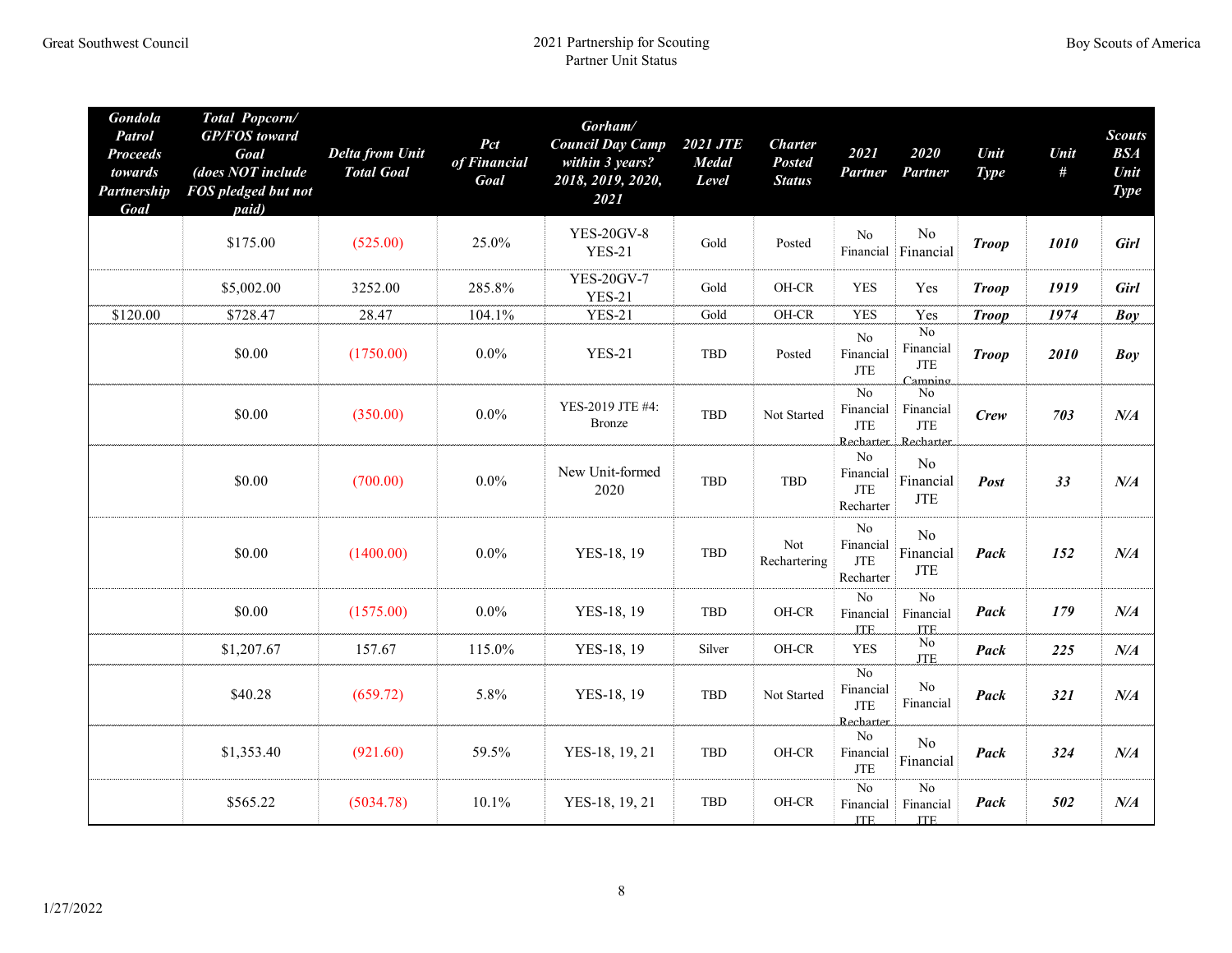| <b>District</b> | Unit<br><b>Type</b> | Unit<br># | <b>Scouts</b><br><b>BSA</b><br>Unit<br><b>Type</b> | <b>Chartering</b><br><b>Org</b> | <b>Number</b><br>of Scouts<br>at 2021<br>Recharter |               | Per Scout<br><b>Partnership</b><br>Goal | Unit<br>Partnership<br><b>Financial Goal</b> | 2021 Friends<br>of Scouting<br>(paid) | 2021 Friends<br>of Scouting<br>(pledged but not<br>yet paid) | Popcorn<br><b>Proceeds</b><br>towards<br>Partnership<br>Goal |
|-----------------|---------------------|-----------|----------------------------------------------------|---------------------------------|----------------------------------------------------|---------------|-----------------------------------------|----------------------------------------------|---------------------------------------|--------------------------------------------------------------|--------------------------------------------------------------|
| San Juan Mtns   | Pack                | 508       | N/A                                                | Florida Grange                  | 10                                                 | \$            | 175.00                                  | \$1,750.00                                   | \$775.00                              |                                                              | \$890.15                                                     |
| San Juan Mtns   | Pack                | 807       | N/A                                                | ited Methodist Chu              | $\overline{7}$                                     | \$            | 175.00                                  | \$1,225.00                                   |                                       |                                                              | \$71.49                                                      |
| San Juan Mtns   | Troop               | 33        | Girl                                               | Cortez Elks Lo                  | $\overline{2}$                                     | \$            | 175.00                                  | \$350.00                                     |                                       |                                                              |                                                              |
| San Juan Mtns   | Troop               | 152       | Boy                                                | First Presbyte                  | 10                                                 | \$            | 175.00                                  | \$1,750.00                                   |                                       |                                                              |                                                              |
| San Juan Mtns   | Troop               | 152       | Girl                                               | First Presbyte                  | $\overline{7}$                                     | \$            | 175.00                                  | \$1,225.00                                   |                                       |                                                              |                                                              |
| San Juan Mtns   | Troop               | 179       | Boy                                                | Burnham Bros F                  | 16                                                 | \$            | 175.00                                  | \$2,800.00                                   | \$100.00                              |                                                              |                                                              |
| San Juan Mtns   | Troop               | 225       | Boy                                                | Cortez Lodge 1                  | 11                                                 | $\frac{2}{3}$ | 175.00                                  | \$1,925.00                                   |                                       |                                                              | \$188.50                                                     |
| San Juan Mtns   | Troop               | 321       | Boy                                                | <b>BPOE Elks Lodg</b>           | 10                                                 | \$            | 175.00                                  | \$1,750.00                                   | \$375.00                              |                                                              | \$239.20                                                     |
| San Juan Mtns   | Troop               | 324       | Boy                                                | First United M                  | 8                                                  | \$            | 175.00                                  | \$1,400.00                                   |                                       |                                                              | \$319.78                                                     |
| San Juan Mtns   | Troop               | 325       | Boy                                                | Aztec Presbyte                  | 10                                                 | \$            | 175.00                                  | \$1,750.00                                   | \$500.00                              |                                                              | \$58.49                                                      |
| San Juan Mtns   | Troop               | 501       | Boy                                                | <b>First Presbyte</b>           | 14                                                 | \$            | 175.00                                  | \$1,750.00                                   |                                       |                                                              | \$1,222.27                                                   |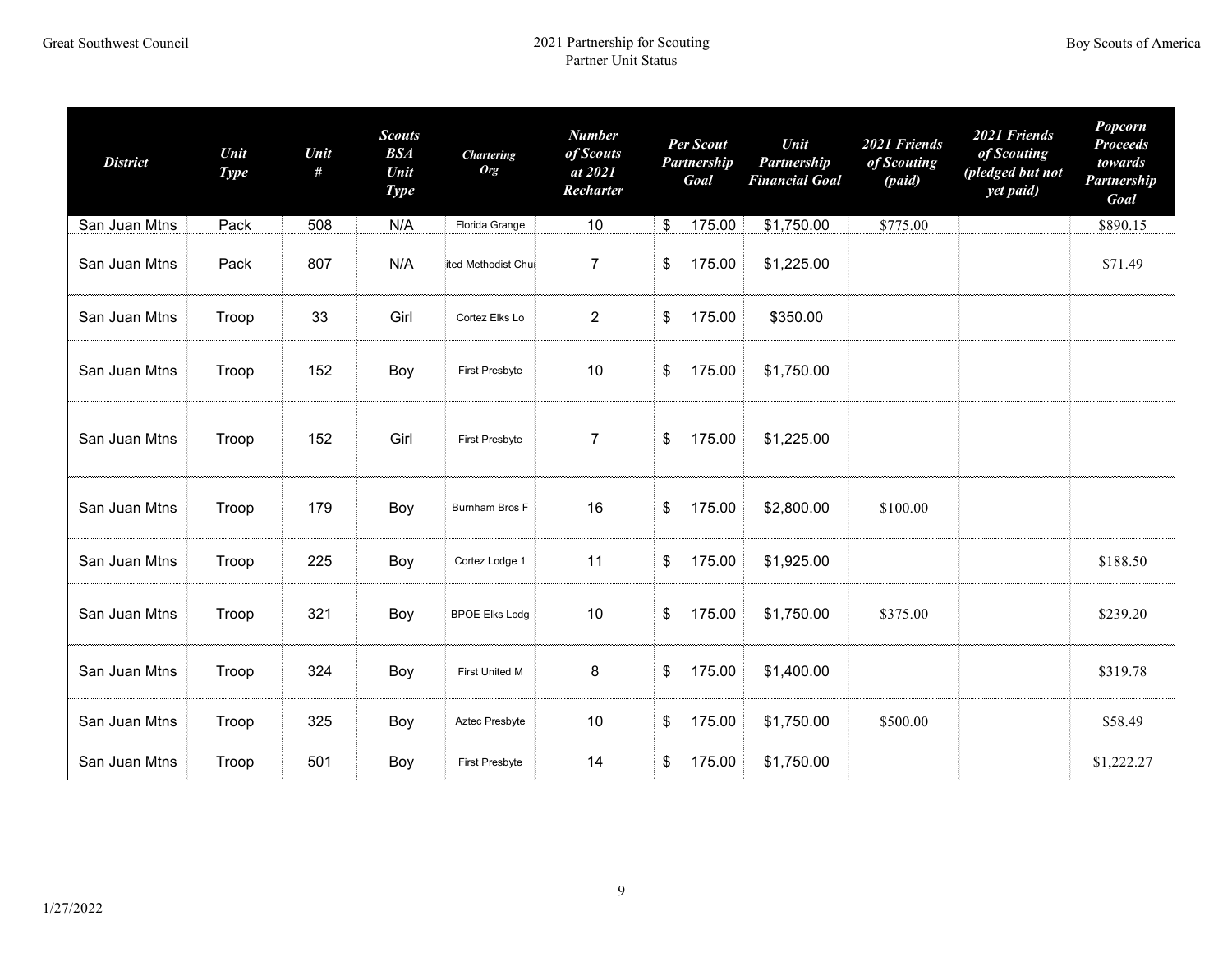| <b>Gondola</b><br><b>Patrol</b><br><b>Proceeds</b><br>towards<br><b>Partnership</b><br>Goal | Total Popcorn/<br><b>GP/FOS</b> toward<br>Goal<br>(does NOT include<br>FOS pledged but not<br>paid) | <b>Delta from Unit</b><br><b>Total Goal</b> | Pct<br>of Financial<br>Goal | Gorham/<br><b>Council Day Camp</b><br>within 3 years?<br>2018, 2019, 2020,<br>2021 | <b>2021 JTE</b><br><b>Medal</b><br>Level | <b>Charter</b><br><b>Posted</b><br><b>Status</b> | 2021<br><b>Partner</b>                                             | 2020<br>Partner                                      | Unit<br><b>Type</b> | Unit<br># | <b>Scouts</b><br><b>BSA</b><br>Unit<br><b>Type</b> |
|---------------------------------------------------------------------------------------------|-----------------------------------------------------------------------------------------------------|---------------------------------------------|-----------------------------|------------------------------------------------------------------------------------|------------------------------------------|--------------------------------------------------|--------------------------------------------------------------------|------------------------------------------------------|---------------------|-----------|----------------------------------------------------|
| \$165.00                                                                                    | \$1,830.15                                                                                          | 80.15                                       | 104.6%                      | YES-18, 19, 21                                                                     | Gold                                     | Posted                                           | <b>YES</b>                                                         | Yes                                                  | Pack                | 508       | $N\!/\!A$                                          |
|                                                                                             | \$71.49                                                                                             | (1153.51)                                   | 5.8%                        | New Unit-formed<br>2020                                                            | TBD                                      | Not Started                                      | No<br>Financial<br><b>JTE</b>                                      | No<br>Financial<br><b>JTE</b><br>Recharter Recharter | Pack                | 807       | $N\!/\!A$                                          |
|                                                                                             | \$0.00                                                                                              | (350.00)                                    | $0.0\%$                     | <b>YES-20GV-3</b>                                                                  | TBD                                      | OH-CR                                            | N <sub>0</sub><br>Financial<br><b>JTE</b>                          | N <sub>0</sub><br>Financial<br><b>JTE</b>            | <b>Troop</b>        | 33        | <b>Girl</b>                                        |
|                                                                                             | \$0.00                                                                                              | (1750.00)                                   | $0.0\%$                     | $NO-17$                                                                            | <b>TBD</b>                               | OH-CR                                            | $\overline{N_0}$<br>Financial<br>Camping<br>ITF.                   | No<br>Financial                                      | <b>Troop</b>        | 152       | Boy                                                |
|                                                                                             | \$0.00                                                                                              | (1225.00)                                   | $0.0\%$                     | $_{\rm NO}$                                                                        | TBD                                      | Not<br>Rechartering                              | $\overline{No}$<br>Financial<br>Camping<br><b>JTE</b><br>Recharter | No<br>Financial                                      | <b>Troop</b>        | 152       | <b>Girl</b>                                        |
|                                                                                             | \$100.00                                                                                            | (2700.00)                                   | 3.6%                        | $NO-17$                                                                            | TBD                                      | OH-CR                                            | $\overline{No}$<br>Financial<br>Camping<br><b>ITE</b>              | No<br>Financial                                      | <b>Troop</b>        | 179       | <b>Boy</b>                                         |
|                                                                                             | \$188.50                                                                                            | (1736.50)                                   | 9.8%                        | YES-18, 19, 21                                                                     | TBD                                      | OH-CR                                            | $\rm No$<br>Financial<br>JTE.                                      | No<br>Financial                                      | <b>Troop</b>        | 225       | Boy                                                |
|                                                                                             | \$614.20                                                                                            | (1135.80)                                   | 35.1%                       | YES-18, 19, 21                                                                     | TBD                                      | AW COR<br>Sign                                   | No<br>Financial<br><b>JTE</b><br>Recharter                         | $\rm No$<br>Financial                                | <b>Troop</b>        | 321       | Boy                                                |
| \$90.00                                                                                     | \$409.78                                                                                            | (990.22)                                    | 29.3%                       | YES-18, 21<br><b>YES-20GV-4</b>                                                    | TBD                                      | OH-CR                                            | No<br>Financial<br><b>JTE</b>                                      | N <sub>0</sub><br>Financial                          | <b>Troop</b>        | 324       | <b>Boy</b>                                         |
|                                                                                             | \$558.49                                                                                            | (1191.51)                                   | 31.9%                       | <b>YES-18</b>                                                                      | TBD                                      | Posted                                           | $\overline{No}$<br>Financial<br><b>ITE</b>                         | $\overline{No}$<br>Financial<br><b>ITE</b>           | <b>Troop</b>        | 325       | <b>Boy</b>                                         |
| \$750.00                                                                                    | \$1,972.27                                                                                          | 222.27                                      | 112.7%                      | <b>YES-19</b><br><b>YES-20GV-5</b>                                                 | Gold                                     | Posted                                           | <b>YES</b>                                                         | Yes                                                  | <b>Troop</b>        | 501       | <b>Boy</b>                                         |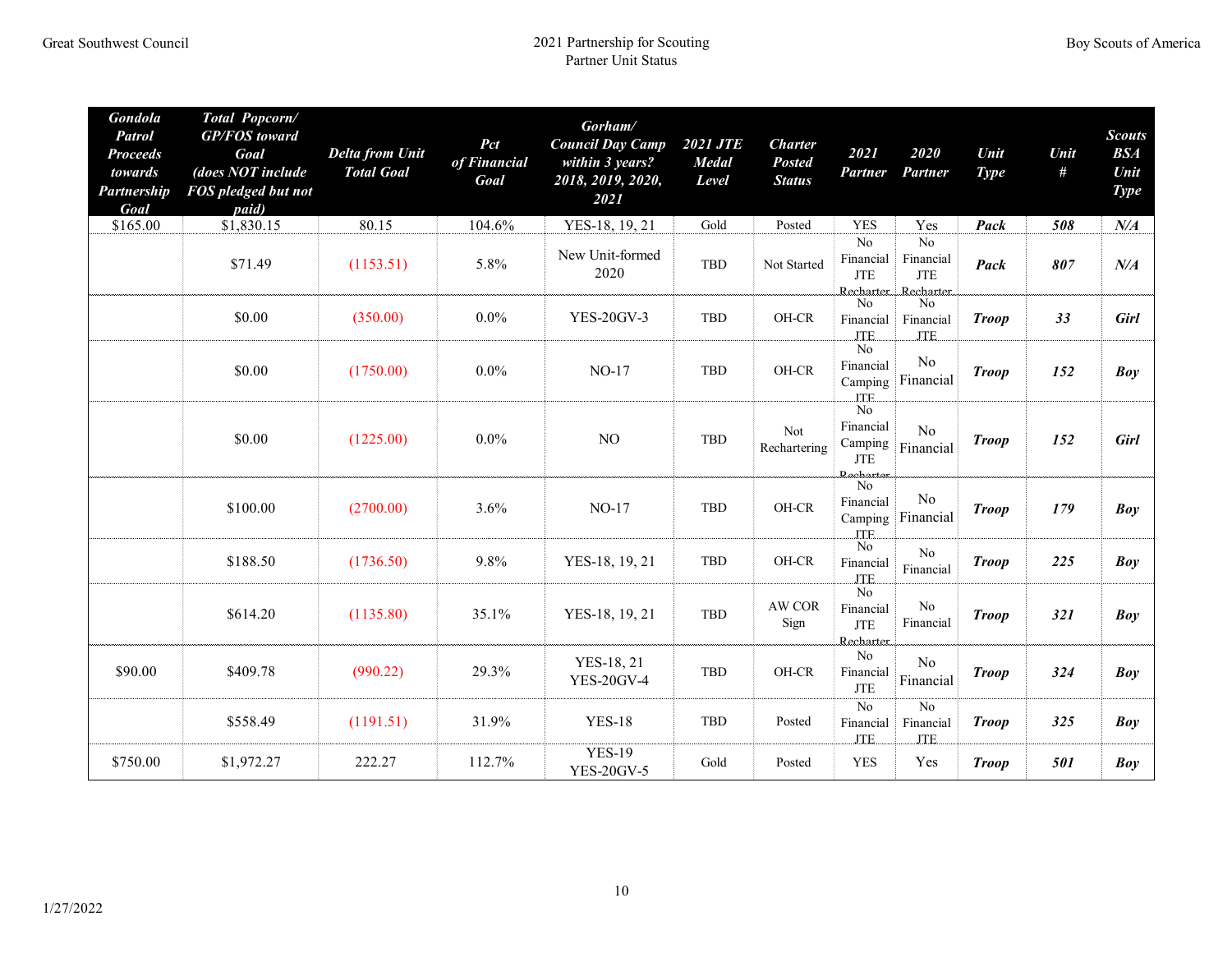| <b>District</b> | Unit<br><b>Type</b> | Unit<br># | <b>Scouts</b><br><b>BSA</b><br>Unit<br><b>Type</b> | <b>Chartering</b><br>Org | <b>Number</b><br>of Scouts<br>at 2021<br>Recharter | Per Scout<br>Partnership<br>Goal | Unit<br>Partnership<br><b>Financial Goal</b> | 2021 Friends<br>of Scouting<br>(paid) | 2021 Friends<br>of Scouting<br>(pledged but not<br>yet paid) | Popcorn<br><b>Proceeds</b><br>towards<br>Partnership<br>Goal |
|-----------------|---------------------|-----------|----------------------------------------------------|--------------------------|----------------------------------------------------|----------------------------------|----------------------------------------------|---------------------------------------|--------------------------------------------------------------|--------------------------------------------------------------|
| San Juan Mtns   | Troop               | 506       | Boy                                                | Calvary Presby           | $\sqrt{5}$                                         | 175.00<br>\$                     | \$875.00                                     |                                       |                                                              |                                                              |
| San Juan Mtns   | Troop               | 537       | Girl                                               | Christ The Kin           | $\overline{2}$                                     | 175.00<br>\$                     | \$350.00                                     |                                       |                                                              |                                                              |
| San Juan Mtns   | Troop               | 538       | Boy                                                | Christ The Kin           | 12                                                 | 175.00<br>\$                     | \$2,100.00                                   | \$1,628.18                            |                                                              | \$471.82                                                     |
| San Juan Mtns   | Troop               | 807       | Boy                                                | United Methodi           | 10                                                 | 175.00<br>\$                     | \$3,850.00                                   |                                       |                                                              | \$33.35                                                      |
| San Juan Mtns   | Crew                | 325       | N/A                                                | Aztec Presbyte           | $\overline{2}$                                     | 175.00<br>\$                     | \$350.00                                     |                                       |                                                              |                                                              |
| San Juan Mtns   | Crew                | 612       | N/A                                                | Saint Patrick'           | $\,6$                                              | 175.00<br>\$                     | \$1,050.00                                   | \$3,000.00                            | \$0.00                                                       |                                                              |
| Sandia          | Pack                | 85        | N/A                                                | AFSA - Air For           | 21                                                 | 175.00<br>\$                     | \$3,675.00                                   |                                       |                                                              | \$1,848.76                                                   |
| Sandia          | Pack                | 166       | N/A                                                | Faith Lutheran           | 22                                                 | 175.00<br>\$                     | \$3,850.00                                   | \$79.60                               |                                                              | \$3,775.04                                                   |
| Sandia          | Pack                | 241       | N/A                                                | Friends of Cub           | 16                                                 | 175.00<br>\$                     | \$2,800.00                                   |                                       |                                                              | \$72.77                                                      |
| Sandia          | Pack                | 280       | N/A                                                | Annunciation P           | 16                                                 | 175.00<br>\$                     | \$2,800.00                                   |                                       |                                                              | \$318.41                                                     |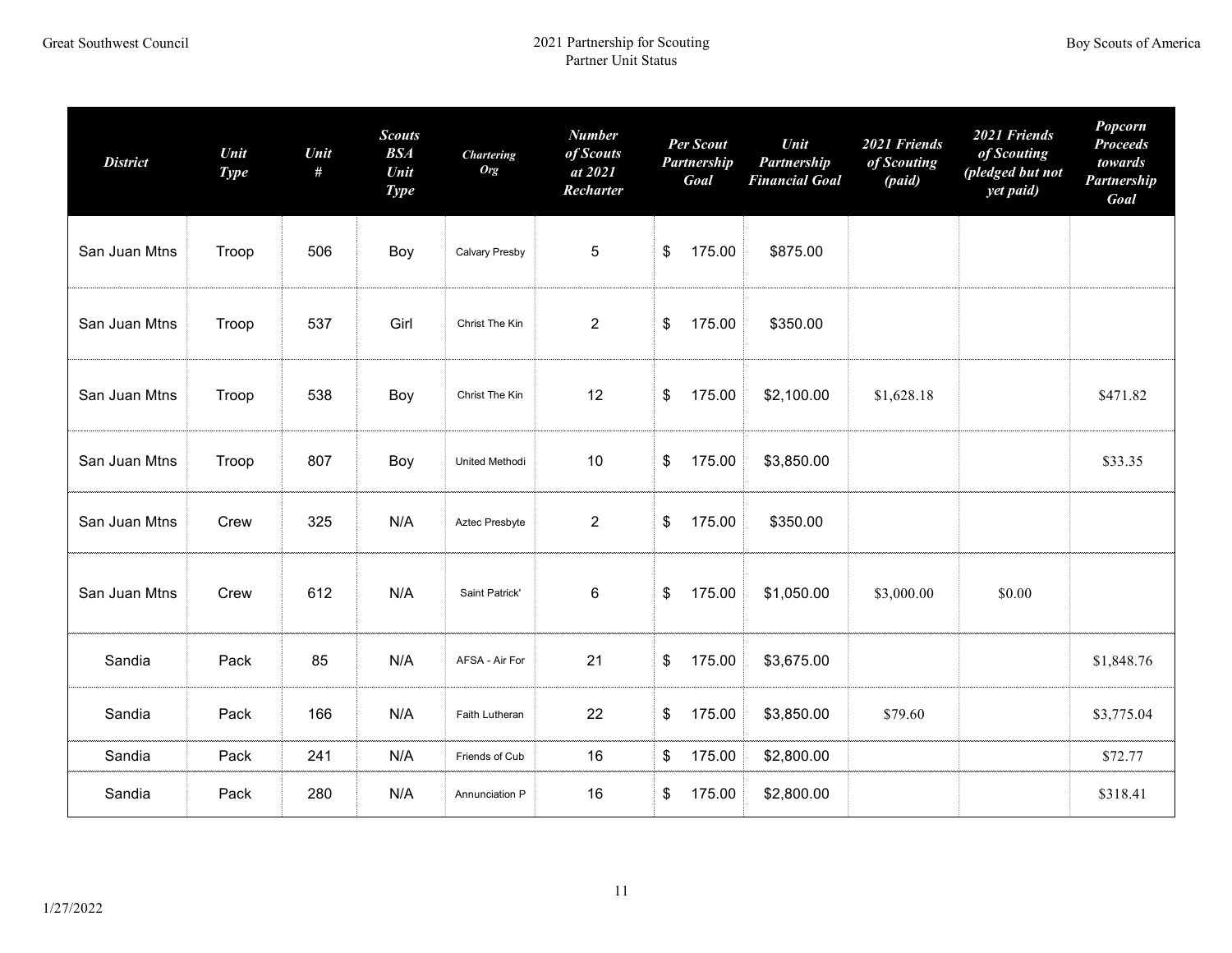| <b>Gondola</b><br><b>Patrol</b><br><b>Proceeds</b><br>towards<br><b>Partnership</b><br>Goal | Total Popcorn/<br><b>GP/FOS</b> toward<br>Goal<br>(does NOT include<br>FOS pledged but not<br>paid) | <b>Delta from Unit</b><br><b>Total Goal</b> | Pct<br>of Financial<br>Goal | Gorham/<br><b>Council Day Camp</b><br>within 3 years?<br>2018, 2019, 2020,<br>2021 | <b>2021 JTE</b><br><b>Medal</b><br>Level | <b>Charter</b><br><b>Posted</b><br><b>Status</b> | 2021<br><b>Partner</b>                                            | 2020<br>Partner                           | Unit<br><b>Type</b> | Unit<br># | <b>Scouts</b><br><b>BSA</b><br>Unit<br><b>Type</b> |
|---------------------------------------------------------------------------------------------|-----------------------------------------------------------------------------------------------------|---------------------------------------------|-----------------------------|------------------------------------------------------------------------------------|------------------------------------------|--------------------------------------------------|-------------------------------------------------------------------|-------------------------------------------|---------------------|-----------|----------------------------------------------------|
|                                                                                             | \$0.00                                                                                              | (875.00)                                    | $0.0\%$                     | <b>YES-18</b>                                                                      | TBD                                      | Not<br>Rechartering                              | $\rm No$<br>Financial<br>JTE<br>Recharter                         | No<br>Financial<br><b>JTE</b>             | <b>Troop</b>        | 506       | <b>Boy</b>                                         |
|                                                                                             | \$0.00                                                                                              | (350.00)                                    | $0.0\%$                     | NO                                                                                 | <b>TBD</b>                               | OH-CR                                            | $\rm No$<br>Financial<br>Camping<br>JTE                           | No<br>Financial<br><b>JTE</b>             | <b>Troop</b>        | 537       | <b>Girl</b>                                        |
|                                                                                             | \$2,100.00                                                                                          | 0.00                                        | 100.0%                      | <b>YES-18</b><br><b>YES-20GV-4</b>                                                 | Gold                                     | OH-CR                                            | <b>YES</b>                                                        | N <sub>o</sub><br>Financial<br><b>JTE</b> | <b>Troop</b>        | 538       | <b>Boy</b>                                         |
|                                                                                             | \$33.35                                                                                             | (3816.65)                                   | 0.9%                        | YES-18, 21<br><b>YES-20GV-1</b>                                                    | TBD                                      | AW COR<br>Sign                                   | $\overline{No}$<br>Financial<br>$\operatorname{JTE}$<br>Recharter | No<br>Financial                           | <b>Troop</b>        | 807       | <b>Boy</b>                                         |
|                                                                                             | \$0.00                                                                                              | (350.00)                                    | $0.0\%$                     | YES-2019 JTE #4:<br>Gold                                                           | TBD                                      | Not Started                                      | $\rm No$<br>Financial<br>$\operatorname{JTE}$<br>Recharter        | No<br>Financial<br><b>JTE</b>             | Crew                | 325       | $N\!/\!A$                                          |
|                                                                                             | \$3,000.00                                                                                          | 1950.00                                     | 285.7%                      | YES-2019 JTE #4:<br>Gold<br><b>YES-20GV-1</b><br>YES-2021 JTE #4:<br>Silver        | Gold                                     | OH-CR                                            | <b>YES</b>                                                        | Yes                                       | Crew                | 612       | $N\!/\!A$                                          |
| \$50.00                                                                                     | \$1,898.76                                                                                          | (1776.24)                                   | 51.7%                       | YES-18, 19                                                                         | Gold                                     | OH-CR                                            | $\rm No$                                                          | No<br>Financial Financial                 | Pack                | 85        | $N\!/\!A$                                          |
|                                                                                             | \$3,854.64                                                                                          | 4.64                                        | 100.1%                      | YES-18, 19, 21                                                                     | Gold                                     | OH-CR                                            | <b>YES</b>                                                        | No<br>Financial                           | Pack                | 166       | $N\!/\!A$                                          |
| \$270.00                                                                                    | \$342.77                                                                                            | (2457.23)                                   | 12.2%                       | YES-18, 19                                                                         | Gold                                     | Posted                                           | No<br>Financial                                                   | $\overline{N_0}$<br>Financial             | Pack                | 241       | $N\!/\!A$                                          |
|                                                                                             | \$318.41                                                                                            | (2481.59)                                   | 11.4%                       | $NO-17$                                                                            | Gold                                     | OH-CR                                            | $\rm No$<br>Financial<br>Camping                                  | N <sub>o</sub><br>Financial               | Pack                | 280       | $N\!/\!A$                                          |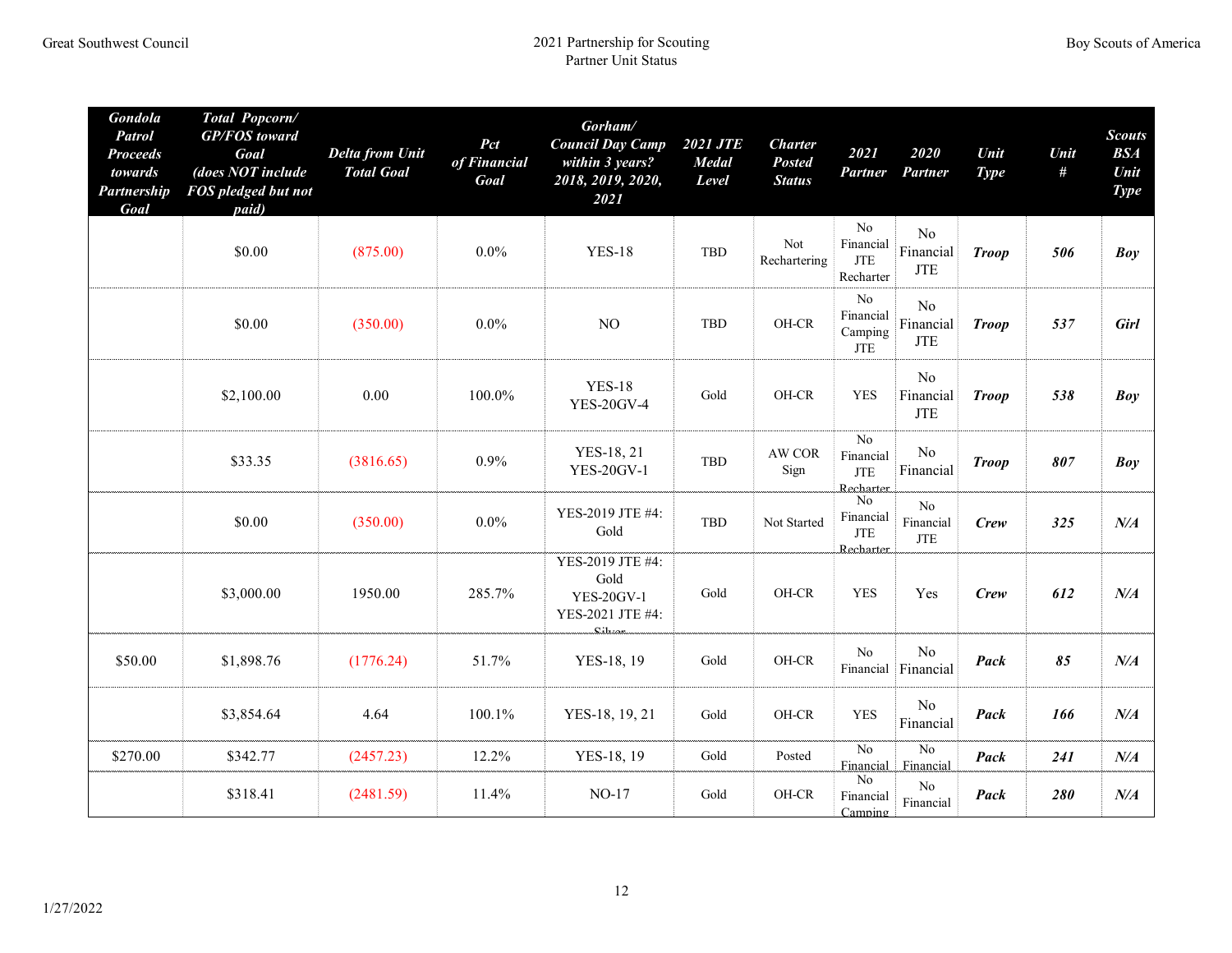| <b>District</b> | Unit<br><b>Type</b> | Unit<br>#    | <b>Scouts</b><br><b>BSA</b><br>Unit<br><b>Type</b> | <b>Chartering</b><br><b>Org</b> | <b>Number</b><br>of Scouts<br>at 2021<br>Recharter | Per Scout<br>Partnership<br>Goal | Unit<br>Partnership<br><b>Financial Goal</b> | 2021 Friends<br>of Scouting<br>(paid) | 2021 Friends<br>of Scouting<br>(pledged but not<br>yet paid) | Popcorn<br><b>Proceeds</b><br>towards<br>Partnership<br>Goal |
|-----------------|---------------------|--------------|----------------------------------------------------|---------------------------------|----------------------------------------------------|----------------------------------|----------------------------------------------|---------------------------------------|--------------------------------------------------------------|--------------------------------------------------------------|
| Sandia          | Pack                | 409          | N/A                                                | Evening Optimi                  | 13                                                 | \$<br>175.00                     | \$2,275.00                                   |                                       |                                                              | \$11.69                                                      |
| Sandia          | Pack                | 442          | N/A                                                | St Paul's Unit                  | 28                                                 | \$<br>175.00                     | \$4,900.00                                   | \$700.00                              |                                                              | \$4,272.97                                                   |
| Sandia          | Pack                | 491          | N/A                                                | Dennis Chavez                   | 17                                                 | \$<br>175.00                     | \$2,975.00                                   | \$350.00                              |                                                              | \$437.99                                                     |
| Sandia          | Pack                | 495          | N/A                                                | Los Altos Chri                  | 9                                                  | \$<br>175.00                     | \$1,575.00                                   | \$103.00                              |                                                              | \$1,373.00                                                   |
| Sandia          | Pack                | 640          | N/A                                                | Good Shepherd                   | $\mathbf{3}$                                       | \$<br>175.00                     | \$525.00                                     |                                       |                                                              | \$2,031.70                                                   |
| Sandia          | Pack                | 990          | N/A                                                | Jewish Communi                  | 8                                                  | \$<br>175.00                     | \$1,400.00                                   | \$603.00                              |                                                              | \$791.55                                                     |
| Sandia          | Troop               | $\mathbf{1}$ | Boy                                                | Sandia Presbyt                  | 24                                                 | \$<br>175.00                     | \$4,200.00                                   |                                       |                                                              |                                                              |
| Sandia          | Troop               | 3            | Boy                                                | <b>Immanuel Presb</b>           | 20                                                 | \$<br>175.00                     | \$3,500.00                                   | \$210.00                              |                                                              | \$359.98                                                     |
| Sandia          | Troop               | 29           | Boy                                                | St Chad's Epis                  | 14                                                 | \$<br>175.00                     | \$2,450.00                                   | \$500.00                              |                                                              |                                                              |
| Sandia          | Troop               | 85           | Boy                                                | Kirtland CGOC                   | 3                                                  | \$<br>176.00                     | \$528.00                                     |                                       |                                                              |                                                              |
| Sandia          | Troop               | 134          | Boy                                                | <b>Central United</b>           | $\mathfrak{B}$                                     | \$<br>175.00                     | \$525.00                                     | \$1,100.00                            |                                                              |                                                              |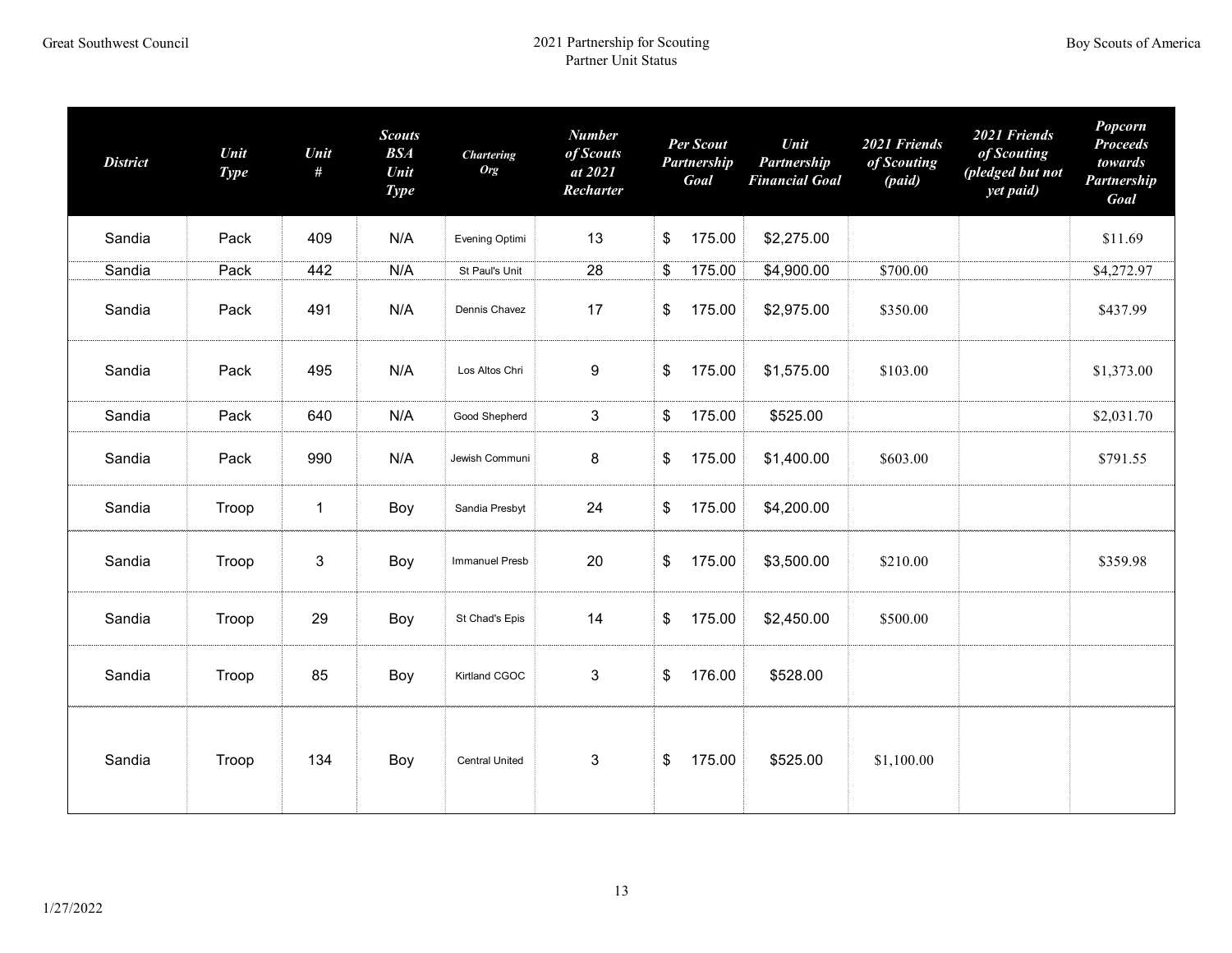| <b>Gondola</b><br><b>Patrol</b><br><b>Proceeds</b><br>towards<br><b>Partnership</b><br>Goal | Total Popcorn/<br><b>GP/FOS</b> toward<br>Goal<br>(does NOT include<br>FOS pledged but not<br>paid) | <b>Delta from Unit</b><br><b>Total Goal</b> | Pct<br>of Financial<br>Goal | Gorham/<br><b>Council Day Camp</b><br>within 3 years?<br>2018, 2019, 2020,<br>2021 | <b>2021 JTE</b><br><b>Medal</b><br>Level | <b>Charter</b><br><b>Posted</b><br><b>Status</b> | 2021<br><b>Partner</b>                                  | 2020<br>Partner                                      | Unit<br><b>Type</b> | Unit<br>$\#$     | <b>Scouts</b><br>BSA<br>Unit<br><b>Type</b> |
|---------------------------------------------------------------------------------------------|-----------------------------------------------------------------------------------------------------|---------------------------------------------|-----------------------------|------------------------------------------------------------------------------------|------------------------------------------|--------------------------------------------------|---------------------------------------------------------|------------------------------------------------------|---------------------|------------------|---------------------------------------------|
|                                                                                             | \$11.69                                                                                             | (2263.31)                                   | 0.5%                        | <b>YES-18</b>                                                                      | Gold                                     | Posted                                           | $\rm No$<br>Financial                                   | N <sub>0</sub><br>Financial<br><b>JTE</b>            | Pack                | 409              | $N\!/\!A$                                   |
|                                                                                             | \$4,972.97                                                                                          | 72.97                                       | 101.5%                      | YES-19, 21                                                                         | Gold                                     | Posted                                           | <b>YES</b>                                              | Yes                                                  | Pack                | 442              | $N\!/\!A$                                   |
|                                                                                             | \$787.99                                                                                            | (2187.01)                                   | 26.5%                       | <b>YES-19</b>                                                                      | <b>TBD</b>                               | Started                                          | $\overline{No}$<br>Financial<br>JTE<br><b>Recharter</b> | $\rm No$<br>Financial<br><b>JTE</b>                  | Pack                | 491              | $N\!/\!A$                                   |
|                                                                                             | \$1,476.00                                                                                          | (99.00)                                     | 93.7%                       | YES-18, 19, 21                                                                     | <b>TBD</b>                               | Not Started                                      | No<br>Financial<br>JTE<br>Recharter                     | No<br>Financial<br><b>JTE</b>                        | Pack                | 495              | $N\!/\!A$                                   |
| \$300.00                                                                                    | \$2,331.70                                                                                          | 1806.70                                     | 444.1%                      | YES-18, 19                                                                         | Gold                                     | OH-CR                                            | <b>YES</b>                                              | N <sub>o</sub><br>Financial                          | Pack                | 640              | $N\!/\!A$                                   |
| \$150.00                                                                                    | \$1,544.55                                                                                          | 144.55                                      | 110.3%                      | YES-18, 19                                                                         | Gold                                     | OH-CR                                            | <b>YES</b>                                              | No<br>Financial                                      | Pack                | 990              | $N\!/\!A$                                   |
|                                                                                             | \$0.00                                                                                              | (4200.00)                                   | $0.0\%$                     | <b>YES-21</b>                                                                      | <b>TBD</b>                               | OH-CR                                            | $\overline{No}$<br>Financial<br><b>JTE</b>              | No<br>Financial<br>Camping                           | <b>Troop</b>        | $\boldsymbol{l}$ | Boy                                         |
| \$50.00                                                                                     | \$619.98                                                                                            | (2880.02)                                   | 17.7%                       | <b>YES-20GV-4</b><br><b>YES-21</b>                                                 | <b>TBD</b>                               | Started                                          | N <sub>0</sub><br>Financial<br><b>JTE</b>               | No<br>Financial<br><b>JTE</b><br>Recharter Recharter | <b>Troop</b>        | $\mathfrak{z}$   | Boy                                         |
|                                                                                             | \$500.00                                                                                            | (1950.00)                                   | 20.4%                       | YES-18, 19<br><b>YES-20GV-2</b>                                                    | Gold                                     | OH-CR                                            | No                                                      | No<br>Financial Financial                            | <b>Troop</b>        | 29               | Boy                                         |
| \$50.00                                                                                     | \$50.00                                                                                             | (478.00)                                    | 9.5%                        | <b>YES-19</b>                                                                      | <b>TBD</b>                               | Started                                          | $\overline{No}$<br>Financial<br><b>JTE</b>              | No<br>Financial<br><b>JTE</b><br>Recharter Recharter | <b>Troop</b>        | 85               | Bov                                         |
|                                                                                             | \$1,100.00                                                                                          | 575.00                                      | 209.5%                      | NO                                                                                 | <b>TBD</b>                               | Not Started                                      | No<br>Camping<br>$\operatorname{JTE}$<br>Recharter      | N <sub>0</sub><br>Financial<br>Camping<br><b>JTE</b> | <b>Troop</b>        | 134              | Boy                                         |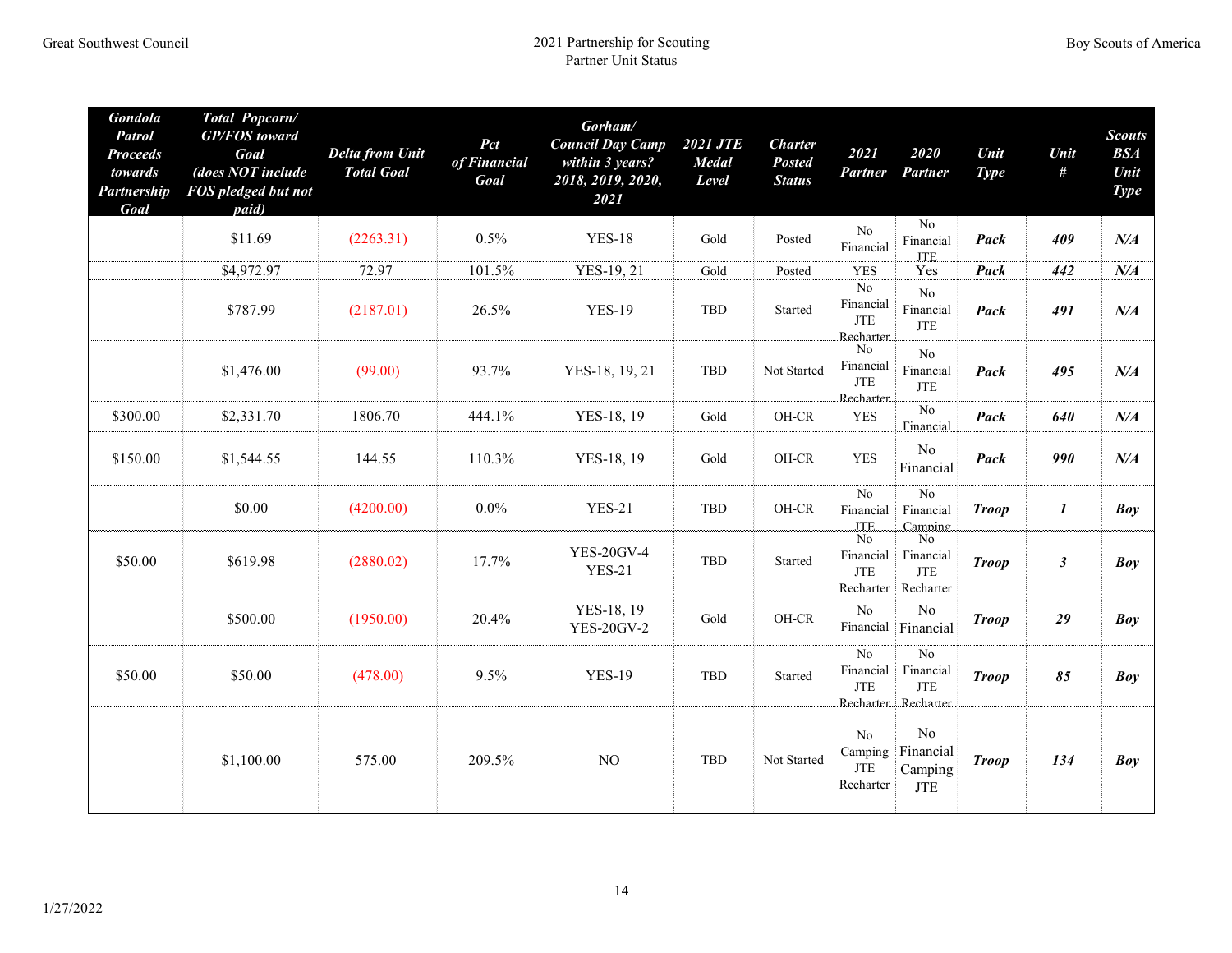| <b>District</b> | Unit<br><b>Type</b> | Unit<br># | <b>Scouts</b><br><b>BSA</b><br>Unit<br><b>Type</b> | <b>Chartering</b><br><b>Org</b> | <b>Number</b><br>of Scouts<br>at 2021<br>Recharter | Unit<br><b>Per Scout</b><br>Partnership<br><b>Partnership</b><br>Goal<br><b>Financial Goal</b> |            | 2021 Friends<br>of Scouting<br>(paid) | 2021 Friends<br>of Scouting<br>(pledged but not<br>yet paid) | Popcorn<br><b>Proceeds</b><br>towards<br>Partnership<br>Goal |
|-----------------|---------------------|-----------|----------------------------------------------------|---------------------------------|----------------------------------------------------|------------------------------------------------------------------------------------------------|------------|---------------------------------------|--------------------------------------------------------------|--------------------------------------------------------------|
| Sandia          | Troop               | 166       | Boy                                                | Faith Lutheran                  | 17                                                 | \$<br>175.00                                                                                   | \$2,975.00 | \$2,500.00                            | \$175.00                                                     | \$649.86                                                     |
| Sandia          | Troop               | 185       | Boy                                                | Prince of Peac                  | 13                                                 | \$<br>175.00                                                                                   | \$2,275.00 | \$250.00                              |                                                              |                                                              |
| Sandia          | Troop               | 185       | Girl                                               | Prince of Peac                  | 3                                                  | \$<br>175.00                                                                                   | \$525.00   |                                       |                                                              |                                                              |
| Sandia          | Troop               | 211       | Boy                                                | Legacy Dental                   | 8                                                  | \$<br>175.00                                                                                   | \$1,400.00 |                                       |                                                              |                                                              |
| Sandia          | Troop               | 220       | Boy                                                | <b>Covenant Unite</b>           | 32                                                 | \$<br>175.00                                                                                   | \$5,600.00 | \$430.25                              |                                                              | \$2,827.38                                                   |
| Sandia          | Troop               | 220       | Girl                                               | <b>Covenant Unite</b>           | 8                                                  | \$<br>175.00                                                                                   | \$1,400.00 |                                       |                                                              | \$40.29                                                      |
| Sandia          | Troop               | 280       | Boy                                                | Annunciation P                  | 8                                                  | \$<br>175.00                                                                                   | \$1,400.00 |                                       |                                                              |                                                              |
| Sandia          | Troop               | 285       | Boy                                                | St Pauls Unite                  | 14                                                 | \$<br>175.00                                                                                   | \$2,450.00 | \$1,700.00                            |                                                              | \$5,352.94                                                   |
| Sandia          | Troop               | 395       | Boy                                                | St Bernadette                   | 14                                                 | \$<br>175.00                                                                                   | \$2,450.00 | \$252.00                              | \$114.00                                                     |                                                              |
| Sandia          | Troop               | 410       | Boy                                                | Prince Of Peac                  | 14                                                 | \$<br>175.00                                                                                   | \$2,450.00 | \$675.00                              |                                                              |                                                              |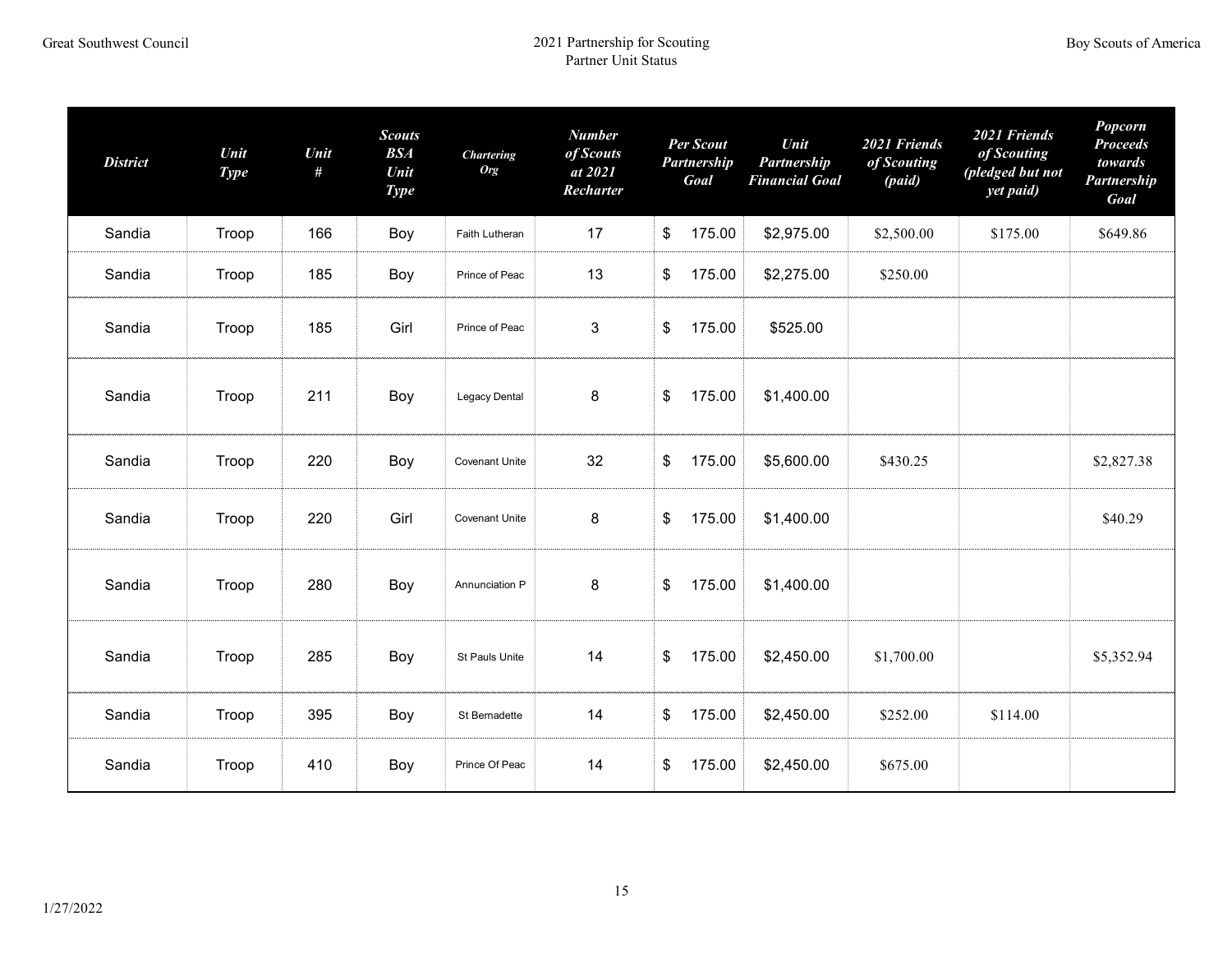| Gondola<br><b>Patrol</b><br><b>Proceeds</b><br>towards<br><b>Partnership</b><br>Goal | Total Popcorn/<br><b>GP/FOS</b> toward<br>Goal<br>(does NOT include<br>FOS pledged but not<br>paid) | <b>Delta from Unit</b><br><b>Total Goal</b> | Pct<br>of Financial<br>Goal | Gorham/<br><b>Council Day Camp</b><br>within 3 years?<br>2018, 2019, 2020,<br>2021 | <b>2021 JTE</b><br><b>Medal</b><br>Level | <b>Charter</b><br><b>Posted</b><br><b>Status</b> | 2021<br><b>Partner</b>                                            | 2020<br>Partner                           | Unit<br><b>Type</b> | Unit<br># | <b>Scouts</b><br><b>BSA</b><br>Unit<br><b>Type</b> |
|--------------------------------------------------------------------------------------|-----------------------------------------------------------------------------------------------------|---------------------------------------------|-----------------------------|------------------------------------------------------------------------------------|------------------------------------------|--------------------------------------------------|-------------------------------------------------------------------|-------------------------------------------|---------------------|-----------|----------------------------------------------------|
|                                                                                      | \$3,149.86                                                                                          | 174.86                                      | 105.9%                      | YES-18, 19, 21<br><b>YES-20GV-7</b>                                                | Gold                                     | OH-CR                                            | <b>YES</b>                                                        | Yes                                       | <b>Troop</b>        | 166       | <b>Boy</b>                                         |
|                                                                                      | \$250.00                                                                                            | (2025.00)                                   | 11.0%                       | <b>YES-20GV-3</b>                                                                  | <b>TBD</b>                               | OH-CR                                            | $\overline{No}$<br>Financial<br><b>JTE</b>                        | No<br>Financial<br><b>JTE</b>             | <b>Troop</b>        | 185       | <b>Boy</b>                                         |
|                                                                                      | \$0.00                                                                                              | (525.00)                                    | $0.0\%$                     | YES-20GV                                                                           | <b>TBD</b>                               | Not Started                                      | N <sub>o</sub><br>Financial<br><b>JTE</b><br>Recharter            | N <sub>0</sub><br>Financial<br><b>JTE</b> | <b>Troop</b>        | 185       | <b>Girl</b>                                        |
|                                                                                      | \$0.00                                                                                              | (1400.00)                                   | $0.0\%$                     | $_{\rm NO}$                                                                        | <b>TBD</b>                               | Not Started                                      | N <sub>o</sub><br>Financial<br>Camping<br>JTE<br>Recharter        | No<br>Financial<br><b>JTE</b>             | <b>Troop</b>        | 211       | <b>Boy</b>                                         |
| \$300.00                                                                             | \$3,557.63                                                                                          | (2042.37)                                   | 63.5%                       | <b>YES-20GV-29</b>                                                                 | Gold                                     | OH-CR                                            | No<br>Financial                                                   | N <sub>o</sub><br>Financial               | <b>Troop</b>        | 220       | Boy                                                |
|                                                                                      | \$40.29                                                                                             | (1359.71)                                   | 2.9%                        | <b>YES-20GV-10</b>                                                                 | <b>TBD</b>                               | Not<br>Rechartering                              | $\overline{No}$<br>Financial<br>$\operatorname{JTE}$<br>Recharter | No<br>Financial                           | <b>Troop</b>        | 220       | Girl                                               |
|                                                                                      | \$0.00                                                                                              | (1400.00)                                   | $0.0\%$                     | YES-19, 21<br><b>YES-20GV-3</b>                                                    | <b>Bronze</b>                            | OH-CR                                            | $\rm No$<br>Financial                                             | N <sub>0</sub><br>Financial<br><b>JTE</b> | <b>Troop</b>        | 280       | Boy                                                |
|                                                                                      | \$7,052.94                                                                                          | 4602.94                                     | 287.9%                      | <b>YES-19</b>                                                                      | Gold                                     | Posted                                           | <b>YES</b>                                                        | N <sub>o</sub><br>Financial<br><b>JTE</b> | <b>Troop</b>        | 285       | Boy                                                |
| \$135.00                                                                             | \$387.00                                                                                            | (2063.00)                                   | 15.8%                       | <b>YES-20GV-23</b><br><b>YES-21</b>                                                | <b>TBD</b>                               | OH-CR                                            | No<br>Financial<br>JTE                                            | Yes                                       | <b>Troop</b>        | 395       | Bov                                                |
|                                                                                      | \$675.00                                                                                            | (1775.00)                                   | 27.6%                       | YES-18, 21<br><b>YES-20GV-11</b>                                                   | Gold                                     | Posted                                           | No                                                                | N <sub>o</sub><br>Financial Financial     | <b>Troop</b>        | 410       | Boy                                                |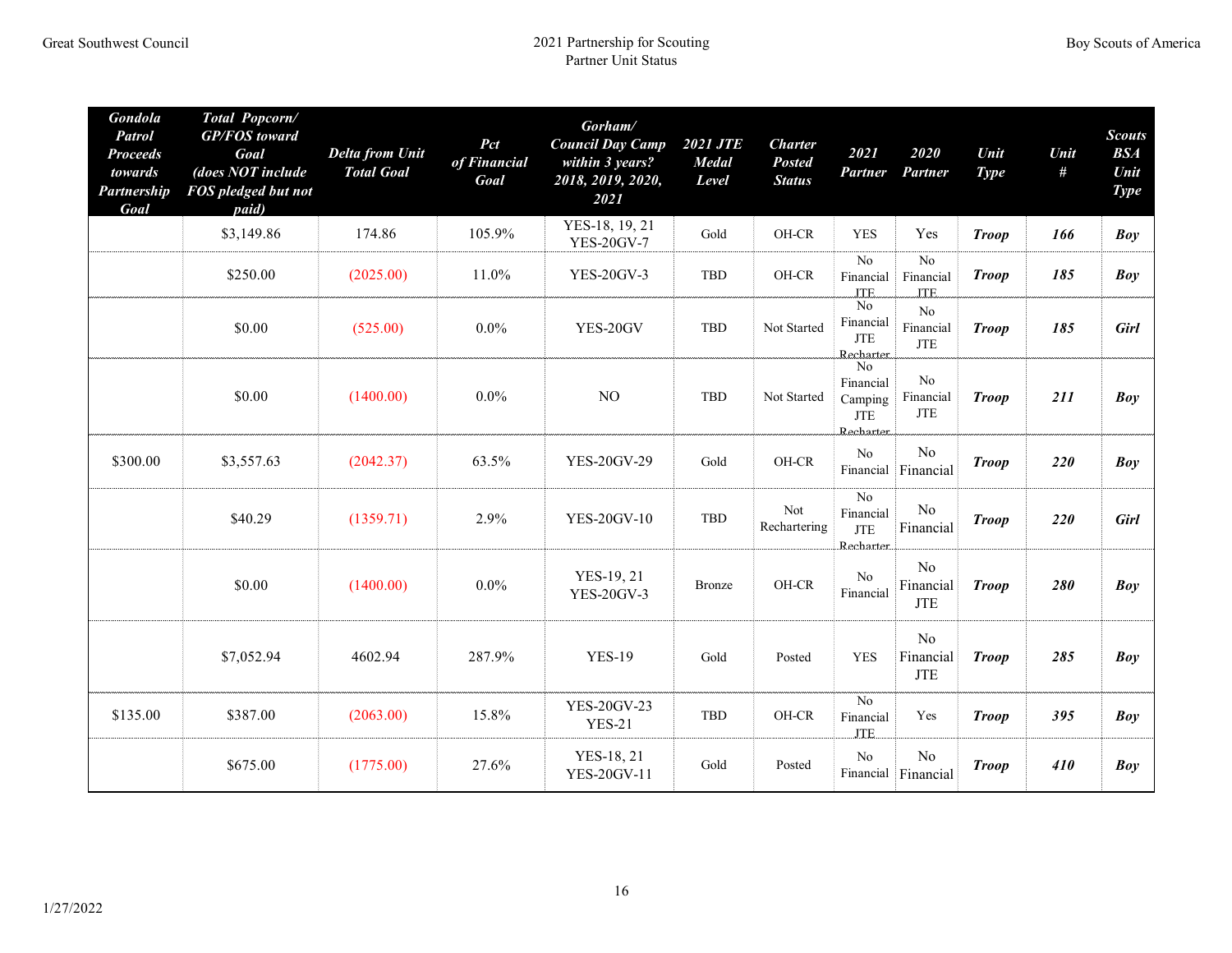| <b>District</b> | Unit<br><b>Type</b> | Unit<br># | <b>Scouts</b><br>BSA<br>Unit<br><b>Type</b> | <b>Chartering</b><br><b>Org</b> | <b>Number</b><br>of Scouts<br>at 2021<br>Recharter | Per Scout<br><b>Partnership</b><br>Goal | Unit<br>Partnership<br><b>Financial Goal</b> | 2021 Friends<br>of Scouting<br>(paid) | 2021 Friends<br>of Scouting<br>(pledged but not<br>yet paid) | Popcorn<br><b>Proceeds</b><br>towards<br>Partnership<br>Goal |
|-----------------|---------------------|-----------|---------------------------------------------|---------------------------------|----------------------------------------------------|-----------------------------------------|----------------------------------------------|---------------------------------------|--------------------------------------------------------------|--------------------------------------------------------------|
| Sandia          | Troop               | 444       | Boy                                         | Parents Of Tro                  | 16                                                 | \$<br>175.00                            | \$2,800.00                                   | \$2,000.00                            |                                                              |                                                              |
| Sandia          | Troop               | 459       | Boy                                         | Los Altos Chri                  | 15                                                 | \$<br>175.00                            | \$2,275.00                                   |                                       |                                                              | \$722.79                                                     |
| Sandia          | Troop               | 459       | Girl                                        | Los Altos Chri                  | 13                                                 | \$<br>175.00                            | \$2,100.00                                   | \$45.00                               |                                                              | \$440.69                                                     |
| Sandia          | Troop               | 465       | Boy                                         | arents for Troop 46             | 12                                                 | \$<br>175.00                            | \$2,100.00                                   | \$617.50                              |                                                              |                                                              |
| Sandia          | Troop               | 505       | Boy                                         | St Stephens Un                  | 18                                                 | \$<br>175.00                            | \$3,150.00                                   | \$1,434.54                            |                                                              | \$624.90                                                     |
| Sandia          | Troop               | 640       | Boy                                         | Good Shepherd                   | 9                                                  | \$<br>175.00                            | \$1,575.00                                   | \$270.60                              |                                                              | \$1,308.80                                                   |
| Sandia          | Troop               | 1395      | Girl                                        | St Bernadette                   | 8                                                  | \$<br>175.00                            | \$1,400.00                                   | \$272.50                              | \$0.00                                                       |                                                              |
| Sandia          | Crew                | 11        | N/A                                         | Prince of Peac                  | 3                                                  | \$<br>175.00                            | \$525.00                                     |                                       |                                                              |                                                              |
| Sandia          | Crew                | 280       | N/A                                         | Annunc                          | $\overline{4}$                                     | \$<br>175.00                            | \$700.00                                     |                                       |                                                              |                                                              |
| Sandia          | Crew                | 395       | N/A                                         | St Bernadette                   | 4                                                  | \$<br>175.00                            | \$700.00                                     |                                       |                                                              |                                                              |
| Sandia          | Crew                | 459       | N/A                                         | Los Altos Chri                  | $\overline{2}$                                     | \$<br>175.00                            | \$350.00                                     |                                       |                                                              |                                                              |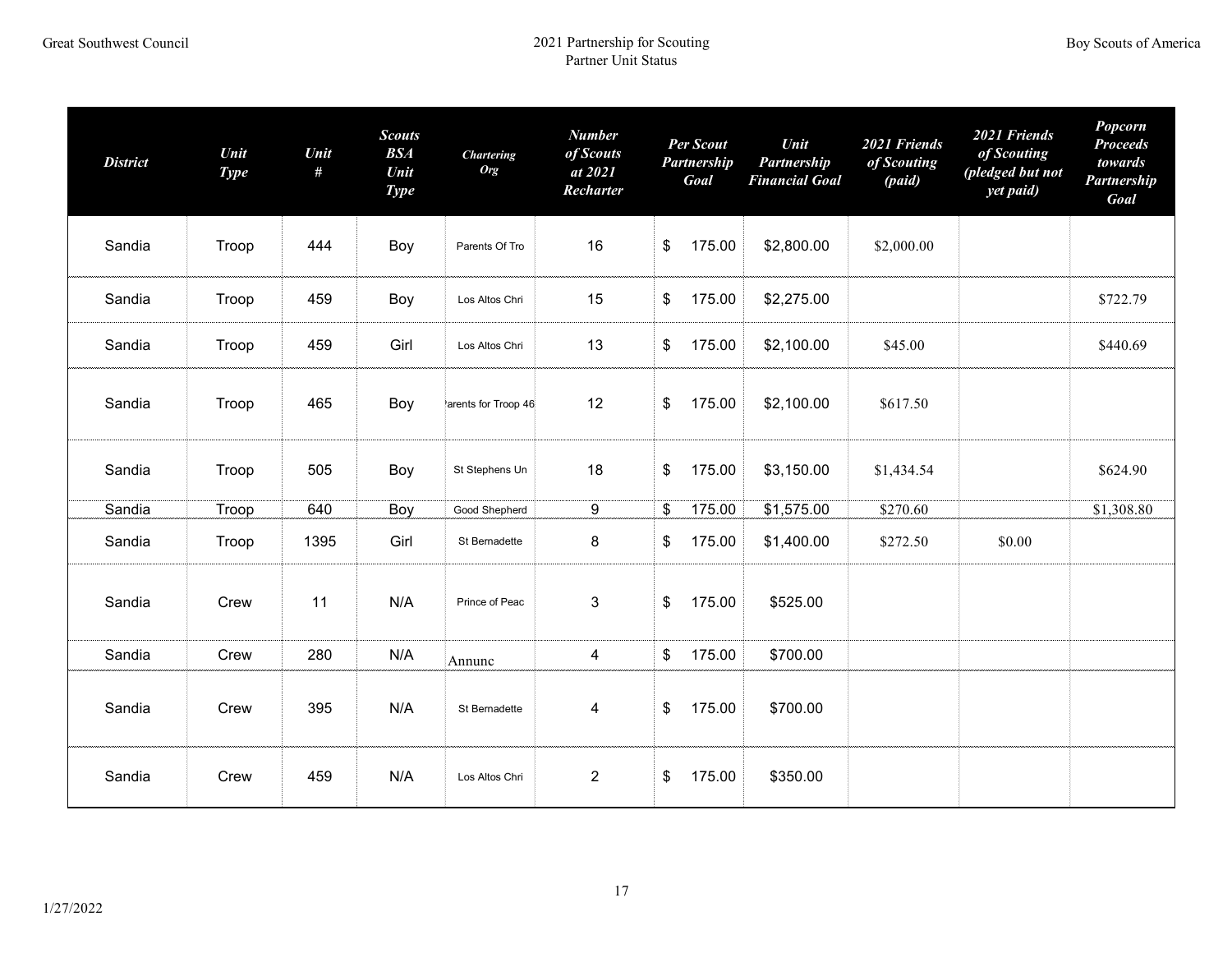| Gondola<br><b>Patrol</b><br><b>Proceeds</b><br>towards<br><b>Partnership</b><br>Goal | Total Popcorn/<br><b>GP/FOS</b> toward<br>Goal<br>(does NOT include<br>FOS pledged but not<br>paid) | <b>Delta from Unit</b><br><b>Total Goal</b> | Pct<br>of Financial<br>Goal | Gorham/<br><b>Council Day Camp</b><br>within 3 years?<br>2018, 2019, 2020,<br>2021 | <b>2021 JTE</b><br><b>Medal</b><br>Level | <b>Charter</b><br><b>Posted</b><br><b>Status</b> | 2021<br><b>Partner</b>                                      | 2020<br>Partner                                      | Unit<br><b>Type</b> | Unit<br># | <b>Scouts</b><br><b>BSA</b><br>Unit<br><b>Type</b> |
|--------------------------------------------------------------------------------------|-----------------------------------------------------------------------------------------------------|---------------------------------------------|-----------------------------|------------------------------------------------------------------------------------|------------------------------------------|--------------------------------------------------|-------------------------------------------------------------|------------------------------------------------------|---------------------|-----------|----------------------------------------------------|
|                                                                                      | \$2,000.00                                                                                          | (800.00)                                    | 71.4%                       | YES-18, 21<br><b>YES-20GV-10</b>                                                   | TBD                                      | Started                                          | No<br>Financial<br>$\operatorname{JTE}$<br><b>Recharter</b> | Yes                                                  | <b>Troop</b>        | 444       | Boy                                                |
|                                                                                      | \$722.79                                                                                            | (1552.21)                                   | 31.8%                       | <b>YES-19</b><br><b>YES-20GV-8</b>                                                 | Gold                                     | Posted                                           | No<br>Financial                                             | No<br>Financial<br><b>JTE</b>                        | <b>Troop</b>        | 459       | Boy                                                |
| \$157.50                                                                             | \$643.19                                                                                            | (1456.81)                                   | 30.6%                       | <b>YES-20GV-6</b>                                                                  | Gold                                     | OH-CR                                            | No<br>Financial                                             | N <sub>o</sub><br>Financial<br><b>JTE</b>            | <b>Troop</b>        | 459       | Girl                                               |
| \$150.00                                                                             | \$767.50                                                                                            | (1332.50)                                   | 36.5%                       | <b>YES-20GV-5</b>                                                                  | TBD                                      | Posted                                           | N <sub>o</sub><br>JTE                                       | N <sub>0</sub><br>Financial Financial<br><b>JTE</b>  | <b>Troop</b>        | 465       | Boy                                                |
|                                                                                      | \$2,059.44                                                                                          | (1090.56)                                   | 65.4%                       | YES-19, 21                                                                         | TBD                                      | AW COR<br>Sign                                   | No<br>Financial<br>JTE<br>Recharter                         | Yes                                                  | <b>Troop</b>        | 505       | Boy                                                |
|                                                                                      | \$1,579.40                                                                                          | 4.40                                        | 100.3%                      | <b>YES-19</b>                                                                      | Gold                                     | Posted                                           | <b>YES</b>                                                  | Yes                                                  | <b>Troop</b>        | 640       | Boy                                                |
| \$157.50                                                                             | \$430.00                                                                                            | (970.00)                                    | 30.7%                       | YES-20GV-16<br><b>YES-21</b>                                                       | TBD                                      | OH-CR                                            | N <sub>o</sub><br>Financial<br>JTE.                         | Yes                                                  | <b>Troop</b>        | 1395      | <b>Girl</b>                                        |
|                                                                                      | \$0.00                                                                                              | (525.00)                                    | $0.0\%$                     | NO                                                                                 | TBD                                      | Started                                          | $\overline{No}$<br>Financial<br>Camping<br>JTE<br>Recharter | No<br>Financial<br><b>JTE</b><br>Camping             | Crew                | 11        | $N\!/\!A$                                          |
|                                                                                      | \$0.00                                                                                              | (700.00)                                    | $0.0\%$                     | YES-2021 JTE #4:<br>Silver                                                         | <b>Bronze</b>                            | $\rm OH\text{-}CR$                               | No<br>Financial                                             | N/A                                                  | Crew                | 280       | $N\!/\!A$                                          |
|                                                                                      | \$0.00                                                                                              | (700.00)                                    | $0.0\%$                     | NO                                                                                 | <b>TBD</b>                               | Not Started                                      | No<br>Financial<br>Camping<br>JTE<br>Recharter              | N <sub>o</sub><br>Financial<br><b>JTE</b><br>Camping | Crew                | 395       | $N\!/\!A$                                          |
|                                                                                      | \$0.00                                                                                              | (350.00)                                    | $0.0\%$                     | YES-2019 JTE #4:<br><b>Bronze</b>                                                  | <b>TBD</b>                               | Started                                          | N <sub>0</sub><br>Financial<br>JTE<br>Recharter             | N <sub>o</sub><br>Financial<br><b>JTE</b>            | Crew                | 459       | $N\!/\!A$                                          |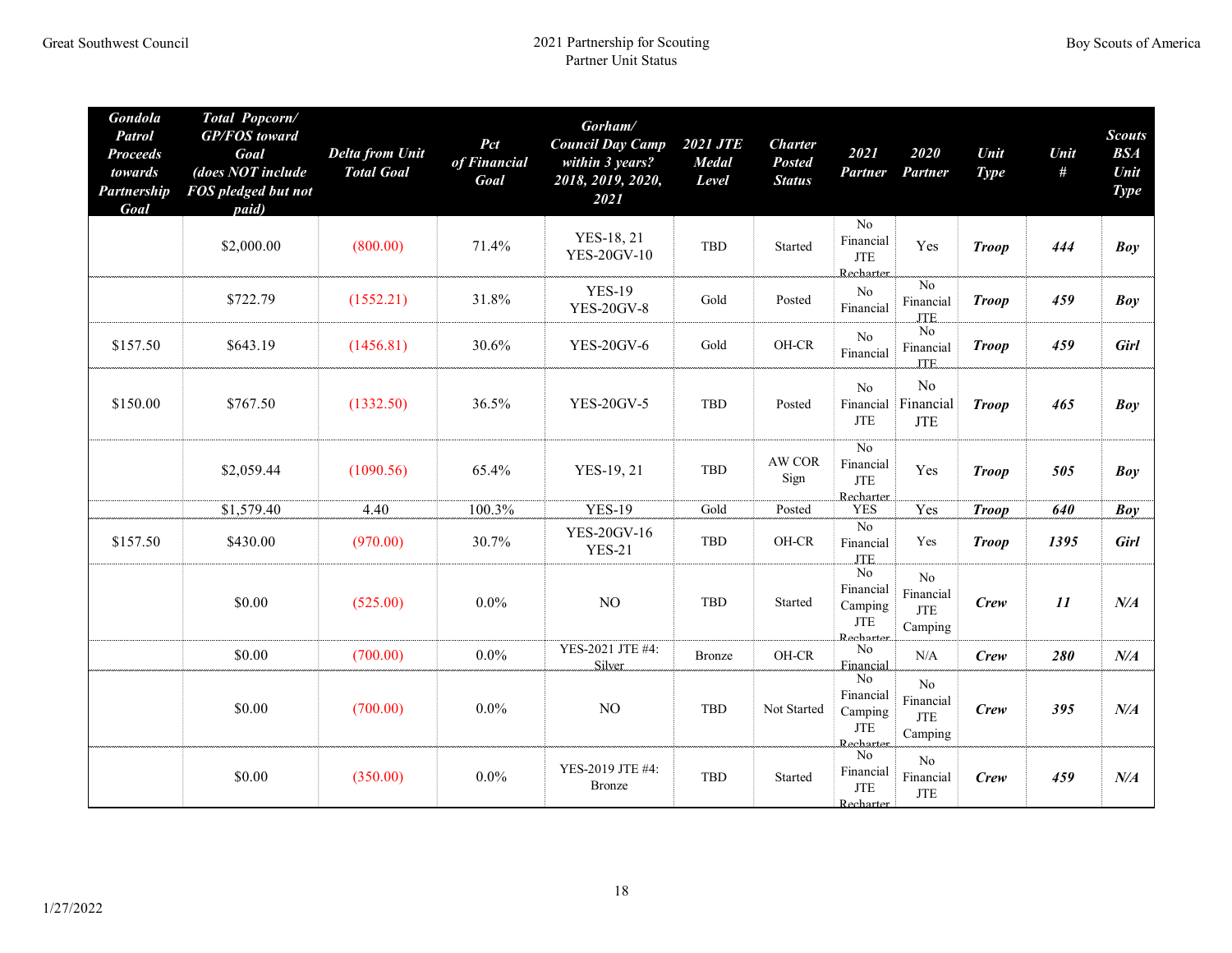| <b>District</b>  | Unit<br><b>Type</b> | Unit<br># | <b>Scouts</b><br><b>BSA</b><br>Unit<br><b>Type</b> | <b>Chartering</b><br><b>Org</b> | <b>Number</b><br>of Scouts<br>at 2021<br>Recharter | Per Scout<br>Partnership<br>Goal | Unit<br>Partnership<br><b>Financial Goal</b> | 2021 Friends<br>of Scouting<br>(paid) | 2021 Friends<br>of Scouting<br>(pledged but not<br>yet paid) | Popcorn<br><b>Proceeds</b><br>towards<br>Partnership<br>Goal |
|------------------|---------------------|-----------|----------------------------------------------------|---------------------------------|----------------------------------------------------|----------------------------------|----------------------------------------------|---------------------------------------|--------------------------------------------------------------|--------------------------------------------------------------|
| Sangre de Cristo | Pack                | 22        | N/A                                                | Pajarito Lodge                  | 36                                                 | \$<br>175.00                     | \$6,300.00                                   | \$100.00                              |                                                              | \$1,255.95                                                   |
| Sangre de Cristo | Pack                | 57        | N/A                                                | nta Fe Waldorf Sch              | 5                                                  | \$<br>176.00                     | \$880.00                                     |                                       |                                                              |                                                              |
| Sangre de Cristo | Pack                | 68        | N/A                                                | <b>Philmont Scout</b>           | 17                                                 | \$<br>175.00                     | \$2,975.00                                   |                                       |                                                              | \$4,514.26                                                   |
| Sangre de Cristo | Troop               | 2         | Girl                                               | First United M                  | 11                                                 | \$<br>175.00                     | \$1,925.00                                   | \$1,675.00                            | \$175.00                                                     | \$972.22                                                     |
| Sangre de Cristo | Troop               | 22        | Boy                                                | IHM Catholic C                  | 29                                                 | \$<br>175.00                     | \$5,075.00                                   | \$200.00                              |                                                              | \$1,765.92                                                   |
| Sangre de Cristo | Troop               | 53        | Boy                                                | Santa Maria De                  | 18                                                 | \$<br>175.00                     | \$3,150.00                                   |                                       |                                                              |                                                              |
| Sangre de Cristo | Troop               | 57        | Boy                                                | Center for You                  | 5                                                  | \$<br>175.00                     | \$875.00                                     | \$206.00                              |                                                              |                                                              |
| Sangre de Cristo | Troop               | 57        | Girl                                               | Center for You                  | $\overline{2}$                                     | \$<br>175.00                     | \$350.00                                     |                                       |                                                              | \$419.90                                                     |
| Sangre de Cristo | Troop               | 68        | Boy                                                | <b>Philmont Scout</b>           | 13                                                 | \$<br>175.00                     | \$2,275.00                                   |                                       |                                                              |                                                              |
| Sangre de Cristo | Troop               | 68        | Girl                                               | <b>Philmont Scout</b>           | 4                                                  | \$<br>175.00                     | \$700.00                                     |                                       |                                                              |                                                              |
| Sangre de Cristo | Troop               | 71        | Boy                                                | IHM Catholic C                  | 12                                                 | \$<br>175.00                     | \$2,100.00                                   | \$150.00                              | \$0.00                                                       |                                                              |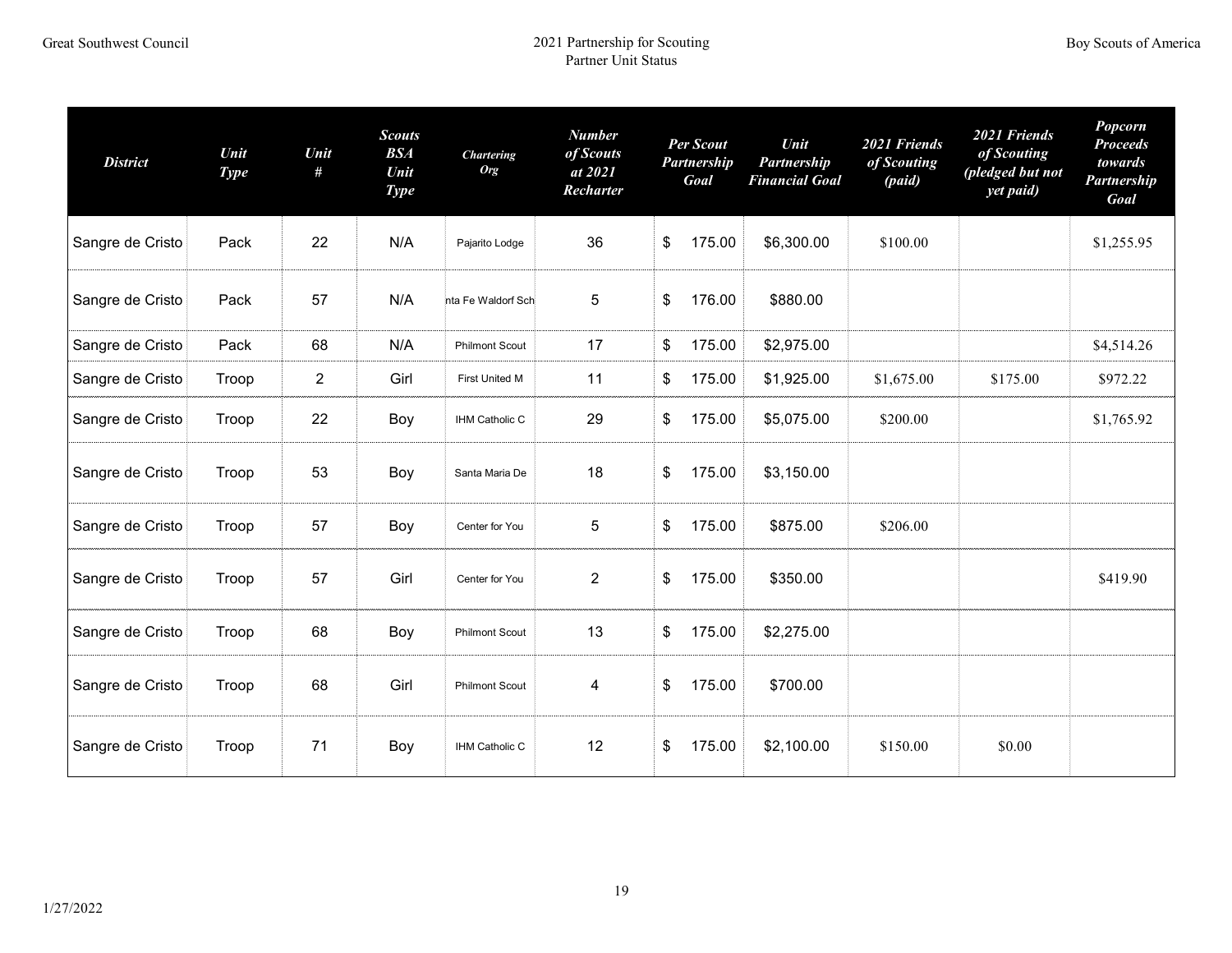| <b>Gondola</b><br><b>Patrol</b><br><b>Proceeds</b><br>towards<br>Partnership<br>Goal | Total Popcorn/<br><b>GP/FOS</b> toward<br>Goal<br>(does NOT include<br>FOS pledged but not<br>paid) | <b>Delta from Unit</b><br><b>Total Goal</b> | Pct<br>of Financial<br>Goal | Gorham/<br><b>Council Day Camp</b><br>within 3 years?<br>2018, 2019, 2020,<br>2021 | <b>2021 JTE</b><br><b>Medal</b><br>Level | <b>Charter</b><br><b>Posted</b><br><b>Status</b> | 2021<br><b>Partner</b>                                | 2020<br>Partner                                                | Unit<br><b>Type</b> | Unit<br>#      | <b>Scouts</b><br>BSA<br>Unit<br><b>Type</b> |
|--------------------------------------------------------------------------------------|-----------------------------------------------------------------------------------------------------|---------------------------------------------|-----------------------------|------------------------------------------------------------------------------------|------------------------------------------|--------------------------------------------------|-------------------------------------------------------|----------------------------------------------------------------|---------------------|----------------|---------------------------------------------|
| \$165.00                                                                             | \$1,520.95                                                                                          | (4779.05)                                   | 24.1%                       | YES-18, 19, 21                                                                     | TBD                                      | Posted                                           | No<br>Financial<br>$\operatorname{JTE}$               | N <sub>0</sub><br>Financial                                    | Pack                | 22             | $N\!/\!A$                                   |
|                                                                                      | \$0.00                                                                                              | (880.00)                                    | $0.0\%$                     | NO                                                                                 | TBD                                      | OH-CR                                            | $\overline{No}$<br>Financial<br>Camping<br><b>ITE</b> | No<br>Financial<br><b>JTE</b>                                  | Pack                | 57             | $N\!/\!A$                                   |
|                                                                                      | \$4,514.26                                                                                          | 1539.26                                     | 151.7%                      | Met                                                                                | TBD                                      | OH-CR                                            | YES-JTE<br>Pending                                    | Yes                                                            | Pack                | 68             | $N\!/\!A$                                   |
|                                                                                      | \$2,647.22                                                                                          | 722.22                                      | 137.5%                      | <b>YES-20GV-7</b><br><b>YES-21</b>                                                 | Gold                                     | OH-CR                                            | <b>YES</b>                                            | Yes                                                            | <b>Troop</b>        | $\overline{2}$ | <b>Girl</b>                                 |
|                                                                                      | \$1,965.92                                                                                          | (3109.08)                                   | 38.7%                       | <b>YES-19</b><br><b>YES-20GV-3</b>                                                 | TBD                                      | OH-CR                                            | $\overline{No}$<br>Financial<br><b>JTE</b>            | No<br>Financial<br><b>JTE</b>                                  | <b>Troop</b>        | 22             | Boy                                         |
|                                                                                      | \$0.00                                                                                              | (3150.00)                                   | $0.0\%$                     | <b>YES-19</b><br><b>YES-20GV-16</b>                                                | TBD                                      | OH-CR                                            | No<br>Financial<br><b>JTE</b>                         | N <sub>0</sub><br>Financial<br><b>JTE</b><br>Recharter         | <b>Troop</b>        | 53             | Boy                                         |
|                                                                                      | \$206.00                                                                                            | (669.00)                                    | 23.5%                       | <b>YES-19</b><br><b>YES-20GV-1</b>                                                 | Gold                                     | OH-CR                                            | No<br>Financial                                       | N <sub>o</sub><br>Financial<br><b>JTE</b>                      | <b>Troop</b>        | 57             | <b>Boy</b>                                  |
|                                                                                      | \$419.90                                                                                            | 69.90                                       | 120.0%                      | <b>YES-21</b>                                                                      | Gold                                     | OH-CR                                            | <b>YES</b>                                            | No<br>Financial<br>JTE<br>Recharter                            | <b>Troop</b>        | 57             | <b>Girl</b>                                 |
|                                                                                      | \$0.00                                                                                              | (2275.00)                                   | $0.0\%$                     | <b>YES-18</b>                                                                      | TBD                                      | OH-CR                                            | No<br>Financial<br><b>JTE</b>                         | N <sub>0</sub><br>Financial<br><b>JTE</b>                      | <b>Troop</b>        | 68             | Boy                                         |
|                                                                                      | \$0.00                                                                                              | (700.00)                                    | $0.0\%$                     | NO                                                                                 | TBD                                      | OH-CR                                            | No<br>Financial<br>Camping<br><b>ITE</b>              | No<br>Financial<br><b>JTE</b><br>Recharter                     | <b>Troop</b>        | 68             | <b>Girl</b>                                 |
|                                                                                      | \$150.00                                                                                            | (1950.00)                                   | 7.1%                        | NO                                                                                 | <b>TBD</b>                               | Posted                                           | $\overline{No}$<br>Financial<br>Camping<br>ITE.       | N <sub>o</sub><br>Financial<br>$\operatorname{JTE}$<br>Camnino | <b>Troop</b>        | 71             | Boy                                         |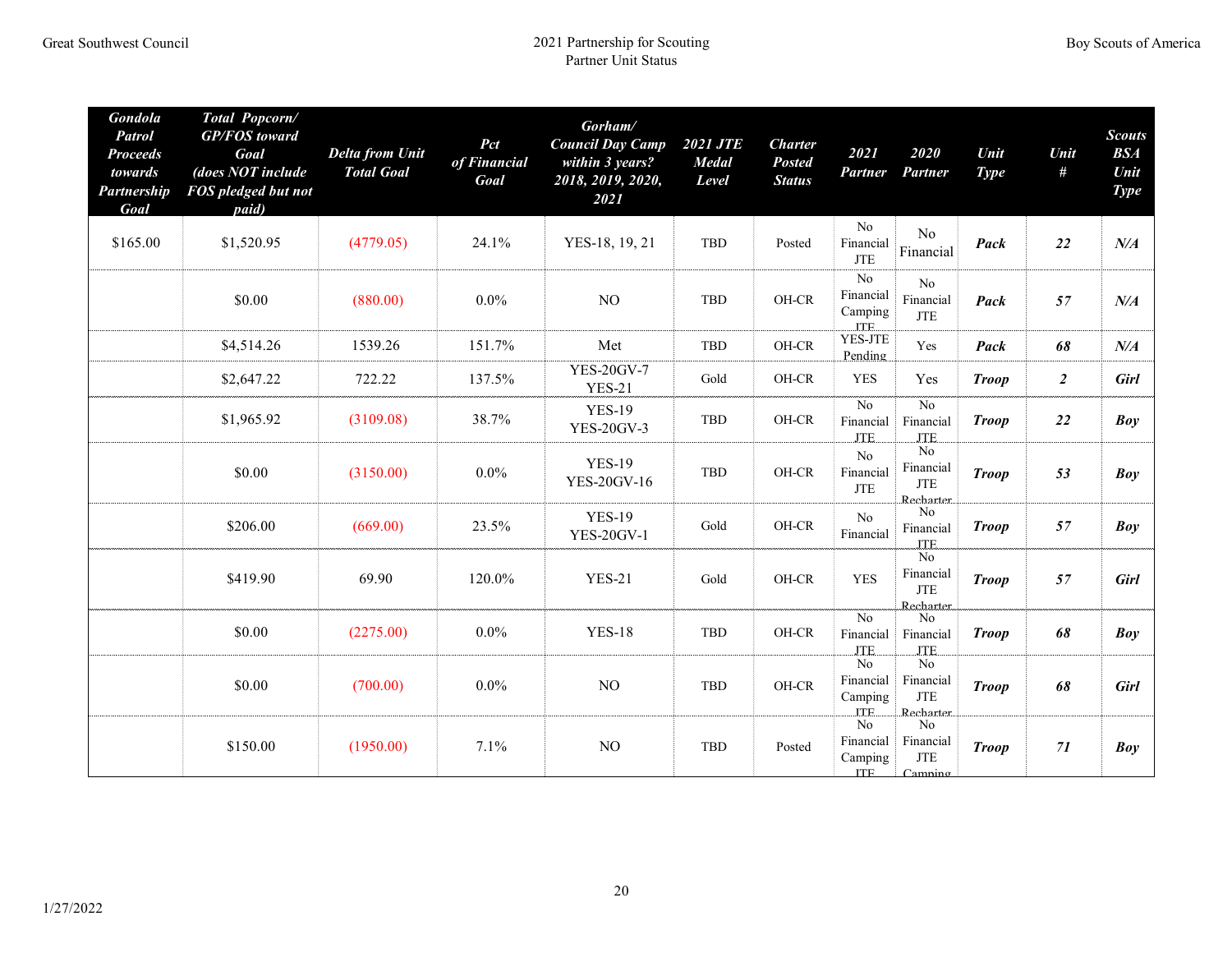| <b>District</b>  | <b>Unit</b><br><b>Type</b> | Unit<br># | <b>Scouts</b><br><b>BSA</b><br><b>Unit</b><br><b>Type</b> | <b>Chartering</b><br><b>Org</b> | <b>Number</b><br>of Scouts<br>at 2021<br>Recharter | <b>Per Scout</b><br>Partnership<br>Goal | Unit<br>Partnership<br><b>Financial Goal</b> | 2021 Friends<br>of Scouting<br>(paid) | 2021 Friends<br>of Scouting<br>(pledged but not<br>yet paid) | Popcorn<br><b>Proceeds</b><br>towards<br>Partnership<br>Goal |
|------------------|----------------------------|-----------|-----------------------------------------------------------|---------------------------------|----------------------------------------------------|-----------------------------------------|----------------------------------------------|---------------------------------------|--------------------------------------------------------------|--------------------------------------------------------------|
| Sangre de Cristo | Troop                      | 98        | Boy                                                       | Lions Club of Taos              | $\overline{2}$                                     | \$<br>175.00                            | \$350.00                                     |                                       |                                                              |                                                              |
| Sangre de Cristo | Troop                      | 122       | Boy                                                       | Methodist Men                   | 16                                                 | \$<br>175.00                            | \$2,800.00                                   | \$1,350.00                            |                                                              | \$11.60                                                      |
| Sangre de Cristo | Crew                       | 20        | N/A                                                       | anis Club of Los Ala            | 11                                                 | \$<br>175.00                            | \$1,925.00                                   |                                       |                                                              |                                                              |